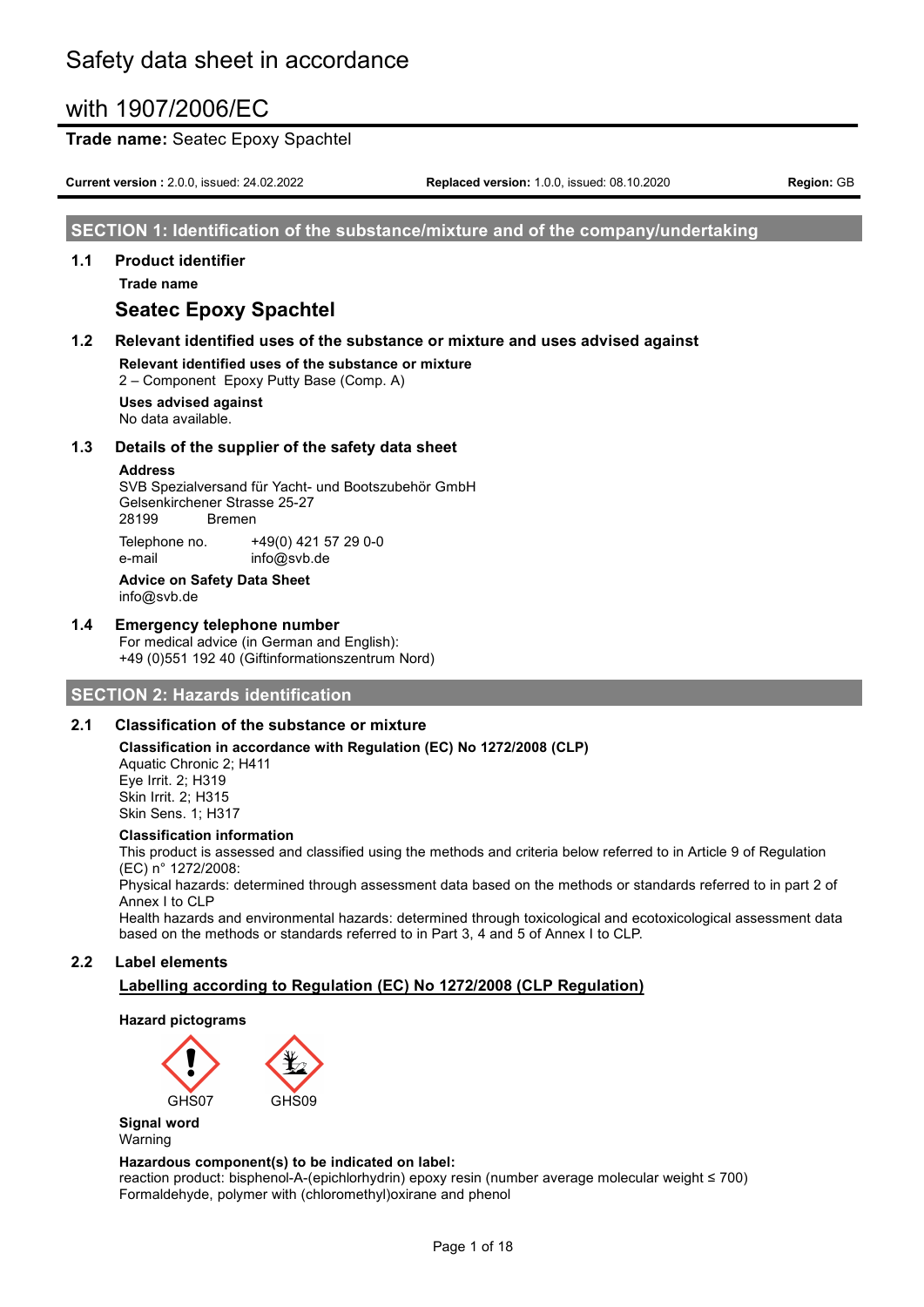### **Trade name:** Seatec Epoxy Spachtel

**Current version :** 2.0.0, issued: 24.02.2022 **Replaced version:** 1.0.0, issued: 08.10.2020 **Region:** GB

|                            | Oxiranes, mono[(C13-15-alkyloxy)methyl] derivatives<br>2,2'-[hexane-1,6-diylbis(oxymethylene)]dioxirane                                                  |
|----------------------------|----------------------------------------------------------------------------------------------------------------------------------------------------------|
| Hazard statement(s)        |                                                                                                                                                          |
| H315                       | Causes skin irritation.                                                                                                                                  |
| H317                       | May cause an allergic skin reaction.                                                                                                                     |
| H319                       | Causes serious eye irritation.                                                                                                                           |
| H411                       | Toxic to aquatic life with long lasting effects.                                                                                                         |
| Hazard statements (EU)     |                                                                                                                                                          |
| <b>EUH205</b>              | Contains epoxy constituents. May produce an allergic reaction.                                                                                           |
| <b>EUH208</b>              | Contains Fatty acids, C18-unsatd., trimers, compds. with oleylamine, Fatty acids, tall-oil<br>compds. with oleylamine. May produce an allergic reaction. |
| <b>EUH211</b>              | Warning! Hazardous respirable droplets may be formed when sprayed. Do not breathe<br>spray or mist.                                                      |
| Precautionary statement(s) |                                                                                                                                                          |
| P <sub>101</sub>           | If medical advice is needed, have product container or label at hand.                                                                                    |
| P <sub>102</sub>           | Keep out of reach of children.                                                                                                                           |
| P <sub>273</sub>           | Avoid release to the environment.                                                                                                                        |
| P <sub>280</sub>           | Wear protective gloves/protective clothing/eye protection.                                                                                               |
| P391                       | Collect spillage.                                                                                                                                        |
| P <sub>501</sub>           | Dispose of contents/container to a facility in accordance with local and national<br>regulations.                                                        |

#### **2.3 Other hazards**

No data available.

**SECTION 3: Composition/information on ingredients**

#### **3.1 Substances**

Not applicable. The product is not a substance.

#### **3.2 Mixtures**

**Chemical characterization** Mixture

#### **Hazardous ingredients**

| <b>No</b>      | Substance name     |                                                              | <b>Additional information</b> |                      |       |                   |
|----------------|--------------------|--------------------------------------------------------------|-------------------------------|----------------------|-------|-------------------|
|                | CAS / EC / Index / | Classification (EC) 1272/2008 (CLP)                          |                               | <b>Concentration</b> |       | $\frac{0}{0}$     |
|                | <b>REACH no</b>    |                                                              |                               |                      |       |                   |
|                |                    | reaction product: bisphenol-A-(epichlorhydrin) epoxy resin   |                               |                      |       |                   |
|                |                    | (number average molecular weight ≤ 700)                      |                               |                      |       |                   |
|                | 25068-38-6         | Aquatic Chronic 2; H411                                      | $>=$                          | $10.00 - 5$          | 25.00 | wt%               |
|                | 500-033-5          | Eye Irrit. 2; H319                                           |                               |                      |       |                   |
|                | 603-074-00-8       | Skin Irrit. 2; H315                                          |                               |                      |       |                   |
|                |                    | 01-2119456619-26   Skin Sens. 1; H317                        |                               |                      |       |                   |
| 2              |                    | Formaldehyde, polymer with (chloromethyl) oxirane and phenol |                               |                      |       |                   |
|                | 9003-36-5          | Aquatic Chronic 2; H411                                      | $>=$                          | $5.00 - 5$           | 10.00 | $wt\overline{\%}$ |
|                | 500-006-8          | Skin Irrit. 2; H315                                          |                               |                      |       |                   |
|                |                    | Skin Sens. 1; H317                                           |                               |                      |       |                   |
|                | 01-2119454392-40   |                                                              |                               |                      |       |                   |
| 3              |                    | Oxiranes, mono[(C13-15-alkyloxy)methyl] derivatives          |                               |                      |       |                   |
|                |                    | Aquatic Chronic 2; H411                                      | $\,<\,$                       | 5.00                 |       | wt%               |
|                | 939-183-5          | <b>Skin Sens. 1: H317</b>                                    |                               |                      |       |                   |
|                |                    |                                                              |                               |                      |       |                   |
|                | 01-2119962192-39   |                                                              |                               |                      |       |                   |
| $\overline{4}$ |                    | titanium dioxide; [in powder form containing 1 % or more of  |                               |                      |       |                   |
|                |                    | particles with aerodynamic diameter $\leq 10 \mu m$ ]        |                               |                      |       |                   |
|                | 13463-67-7         | Carc. 2; H351i                                               | $\,<\,$                       | 5.00                 |       | wt%               |
|                | 236-675-5          |                                                              |                               |                      |       |                   |
|                | 022-006-00-2       |                                                              |                               |                      |       |                   |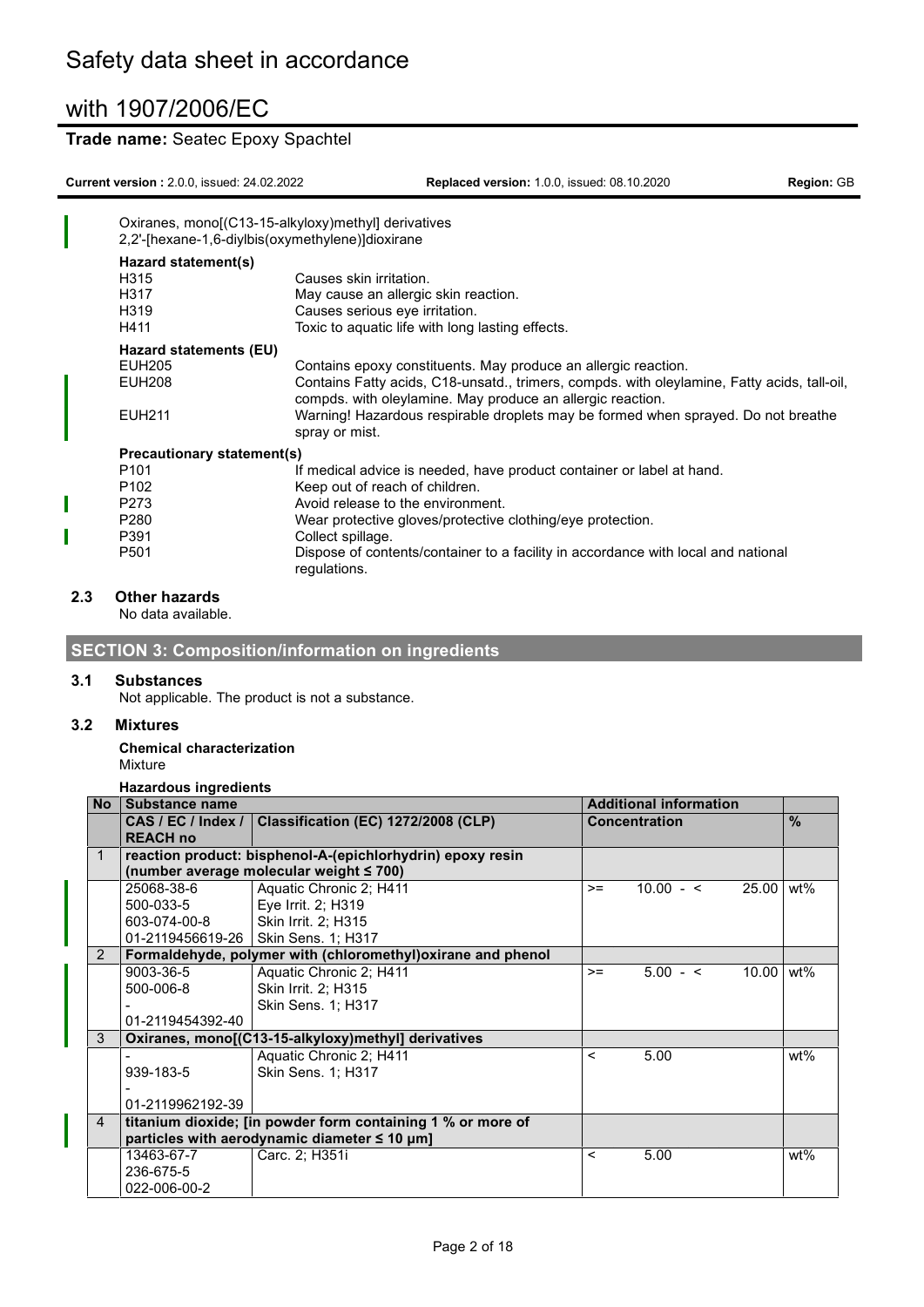### **Trade name:** Seatec Epoxy Spachtel

**Current version :** 2.0.0, issued: 24.02.2022 **Replaced version:** 1.0.0, issued: 08.10.2020 **Region:** GB

|   | 01-2119489379-17 |                                                            |         |      |        |
|---|------------------|------------------------------------------------------------|---------|------|--------|
| 5 |                  | 2,2'-[hexane-1,6-diylbis(oxymethylene)]dioxirane           |         |      |        |
|   | 933999-84-9      | Aquatic Chronic 3; H412                                    | $\,<\,$ | 5.00 | $wt\%$ |
|   | 618-939-5        | Eye Irrit. 2; H319                                         |         |      |        |
|   |                  | Skin Irrit. 2: H315                                        |         |      |        |
|   | 01-2119463471-41 | <b>Skin Sens. 1: H317</b>                                  |         |      |        |
| 6 |                  | Fatty acids, C18-unsatd., trimers, compds. with oleylamine |         |      |        |
|   | 147900-93-4      | <b>Skin Sens. 1: H317</b>                                  | $\,<\,$ | 0.50 | $wt\%$ |
|   | 604-612-4        | STOT RE 2; H373                                            |         |      |        |
|   |                  | Aquatic Chronic 2; H411                                    |         |      |        |
|   |                  | 01-2119971821-33   Acute Tox. 4; H302                      |         |      |        |
|   |                  | Fatty acids, tall-oil, compds. with oleylamine             |         |      |        |
|   | 85711-55-3       | Skin Sens. 1A; H317                                        | $\prec$ | 0.10 | wt%    |
|   | 288-315-1        | Eye Dam. 1; H318                                           |         |      |        |
|   |                  | STOT RE 2: H373                                            |         |      |        |
|   | 01-2119974148-28 |                                                            |         |      |        |
|   | - . -            | .<br>$\overline{\phantom{a}}$                              |         |      |        |

Full Text for all H-phrases and EUH-phrases: pls. see section 16

| <b>No</b> | <b>Note</b> | <b>Specific concentration limits</b>                            | <b>M-factor</b><br>(acute) | <b>M-factor</b><br>(chronic) |
|-----------|-------------|-----------------------------------------------------------------|----------------------------|------------------------------|
|           | -           | Eye Irrit. 2; H319: $C \ge 5\%$<br>Skin Irrit. 2: H315: C >= 5% |                            |                              |
|           | W. 10<br>V. |                                                                 | $\overline{\phantom{a}}$   | -                            |

Full text for the notes: pls. see section 16 "Notes relating to the identification, classification and labelling of substances ((EC) No 1272/2008, Annex VI)".

|           | No Route, target organ, concrete effect |        |            |  |  |
|-----------|-----------------------------------------|--------|------------|--|--|
|           | l H351i                                 |        |            |  |  |
|           | l inhalational: -: -                    |        |            |  |  |
|           |                                         |        |            |  |  |
|           | Acute toxicity estimate (ATE) values    |        |            |  |  |
| <b>No</b> | <b>l</b> oral                           | dermal | inhalative |  |  |
| 3         | 30,1 mg/kg bodyweight                   |        |            |  |  |

#### **SECTION 4: First aid measures**

#### **4.1 Description of first aid measures**

#### **General information**

In case of accident or if you feel unwell, seek medical advice immediately. Remove contaminated clothing and shoes and launder thoroughly before reusing. If the patient is likely to become unconscious, place and transport in stable sideways position.

#### **After inhalation**

Remove affected person from the immediate area. Ensure supply of fresh air. Irregular breathing/no breathing: artificial respiration. Call a doctor immediately.

#### **After skin contact**

After skin contact immediately wash with water and soap and rinse thoroughly. Consult a doctor if skin irritation persists.

#### **After eye contact**

Separate eyelids, wash the eyes thoroughly with water (15 min.). Seek medical assistance.

#### **After ingestion**

Do not induce vomiting. Rinse out mouth and give plenty of water to drink. Call a doctor immediately. Never give anything by mouth to an unconscious person.

- **4.2 Most important symptoms and effects, both acute and delayed** No data available.
- **4.3 Indication of any immediate medical attention and special treatment needed** No data available.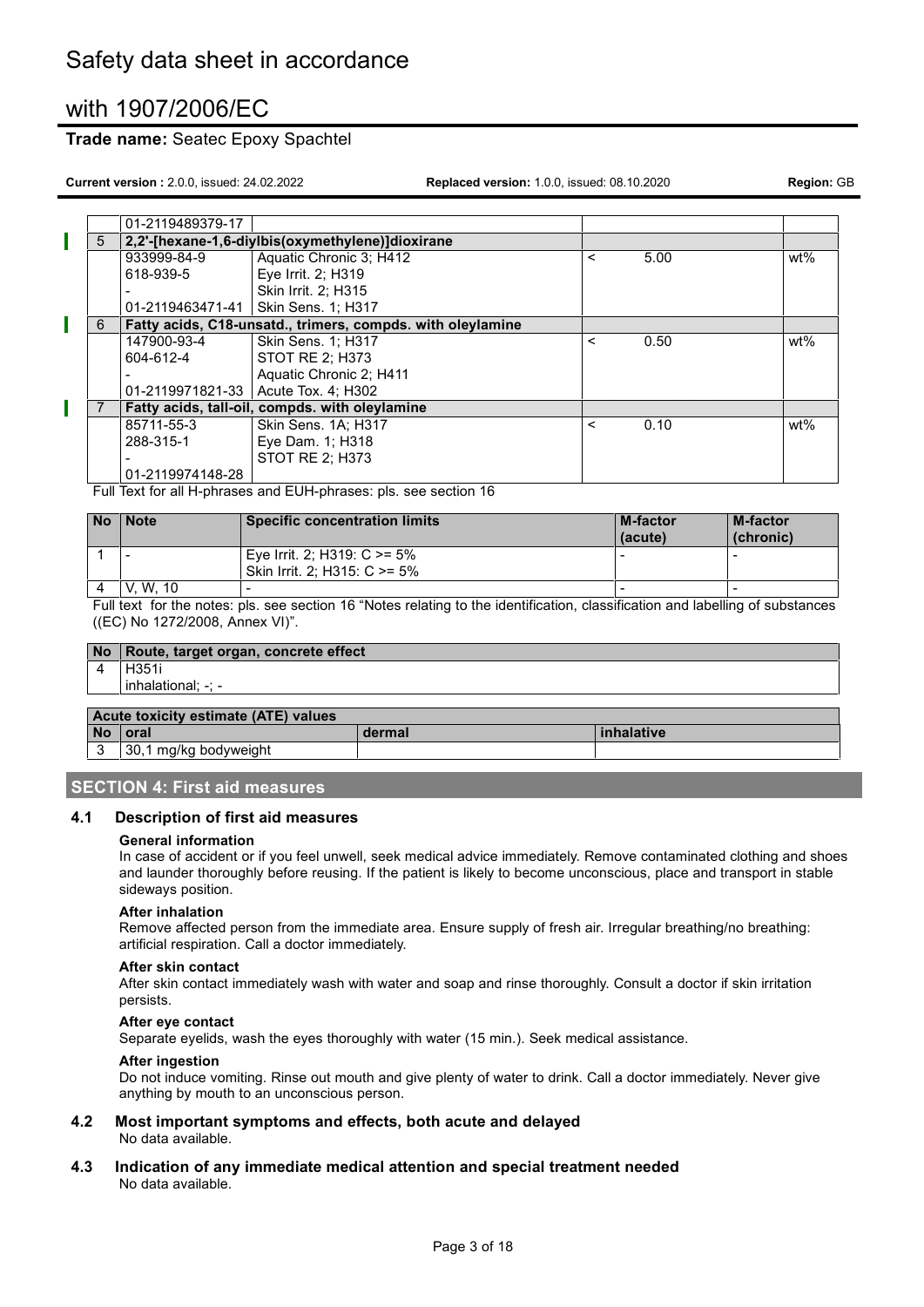### **Trade name:** Seatec Epoxy Spachtel

**Current version :** 2.0.0, issued: 24.02.2022 **Replaced version:** 1.0.0, issued: 08.10.2020 **Region:** GB

## **SECTION 5: Firefighting measures**

#### **5.1 Extinguishing media**

**Suitable extinguishing media** Carbon dioxide; Extinguishing powder; Water spray jet

**Unsuitable extinguishing media** High power water jet

#### **5.2 Special hazards arising from the substance or mixture**

In the event of fire, the following can be released: Carbon dioxide (CO2); Carbon monoxide (CO)

#### **5.3 Advice for firefighters**

Fire-fighting operations, rescue and clearing work under effect of combustion and smoulder gases just may be done with breathing apparatus. Cool endangered containers with water spray jet. Run-off water from fire fighting must not be discharged into drains or enter surface water. Fire residues and contaminated firefighting water must be disposed of in accordance with the local regulations.

### **SECTION 6: Accidental release measures**

#### **6.1 Personal precautions, protective equipment and emergency procedures**

#### **For non-emergency personnel**

Refer to protective measures listed in sections 7 and 8. Avoid contact with skin, eyes and clothing. Ensure adequate ventilation. Remove persons to safety. Keep away from ignition sources. Do not inhale vapours.

#### **For emergency responders**

No data available. Personal protective equipment (PPE) - see Section 8.

#### **6.2 Environmental precautions**

Do not discharge into the drains/surface waters/groundwater. Do not discharge into the subsoil/soil. In case of entry into waterways, soil or drains, inform the responsible authorities.

#### **6.3 Methods and material for containment and cleaning up**

Pick up with absorbent material (e.g., sand, kieselguhr, acid binder, universal binder, sawdust) and send for disposal. When collected, handle material as described under the section heading "Disposal considerations".

#### **6.4 Reference to other sections**

Information regarding waste disposal, see section 13.

### **SECTION 7: Handling and storage**

#### **7.1 Precautions for safe handling**

#### **Advice on safe handling**

Risks inherent to handling the product must be minimised by applying the appropriate protective and preventive measures. Working processes should - so far as possible, according to the state of the art - be designed to rule out bodily contact or the release of hazardous substances. Provide good ventilation at the work area (local exhaust ventilation, if necessary).

#### **General protective and hygiene measures**

Do not eat, drink or smoke during work time. Wash hands and skin before breaks and after work. Remove soiled or soaked clothing immediately. Keep away from foodstuffs and beverages. Avoid contact with eyes and skin. Provide eye wash fountain in work area. Do not inhale vapours.

#### **Advice on protection against fire and explosion**

Take precautionary measures against static charges. Keep away from sources of ignition - refrain from smoking. Vapours can form an explosive mixture with air. Use explosion-proof equipment/fittings and non-sparking tools.

#### **7.2 Conditions for safe storage, including any incompatibilities**

# **Technical measures and storage conditions**

Keep container tightly closed, cool and dry. Stabilizer may loose effectiveness by long-term storage of product.

# **Recommended storage temperature**

Value  $\sim$  2  $\sim$  40  $\rm ^{\circ}C$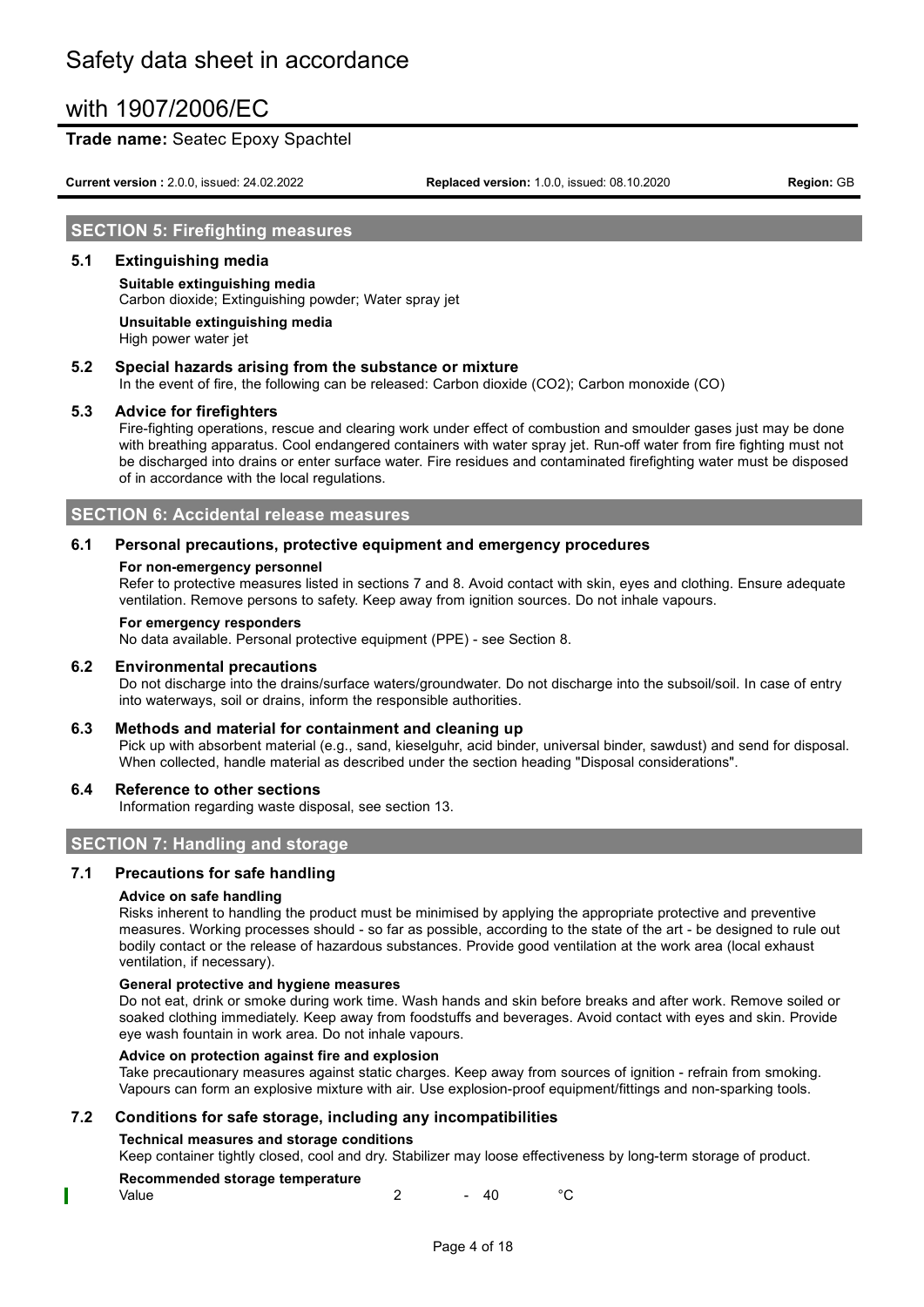### **Trade name:** Seatec Epoxy Spachtel

**Current version :** 2.0.0, issued: 24.02.2022 **Replaced version:** 1.0.0, issued: 08.10.2020 **Region:** GB

#### **Requirements for storage rooms and vessels**

Store in original packing at room temperature.

# **Incompatible products**

Store the foodstuffs separately. Do not store together with: oxidizing agents; Acids; Alkalis; Amines; Mercaptans

#### **7.3 Specific end use(s)**

No data available.

## **SECTION 8: Exposure controls/personal protection**

#### **8.1 Control parameters**

#### **Occupational exposure limit values**

| <b>No</b>    | Substance name                                           | CAS no.    |                   | EC no.    |
|--------------|----------------------------------------------------------|------------|-------------------|-----------|
| $\mathbf{1}$ | titanium dioxide; [in powder form containing 1 % or      | 13463-67-7 |                   | 236-675-5 |
|              | more of particles with aerodynamic diameter $\leq 10$    |            |                   |           |
|              | $µm$ ]                                                   |            |                   |           |
|              | List of approved workplace exposure limits (WELs) / EH40 |            |                   |           |
|              | Titanium dioxide                                         |            |                   |           |
|              | total inhalable dust                                     |            |                   |           |
|              | WEL long-term (8-hr TWA reference period)                | 10         | mg/m <sup>3</sup> |           |
|              | List of approved workplace exposure limits (WELs) / EH40 |            |                   |           |
|              | Titanium dioxide                                         |            |                   |           |
|              | respirable dust                                          |            |                   |           |
|              | WEL long-term (8-hr TWA reference period)                | 4          | mq/m <sup>3</sup> |           |

#### **DNEL, DMEL and PNEC values**

#### **DNEL values (worker)**

| <b>No</b> | CAS / EC no<br>Substance name                    |                                                                            |               |              |                         |
|-----------|--------------------------------------------------|----------------------------------------------------------------------------|---------------|--------------|-------------------------|
|           | <b>Route of exposure</b>                         | <b>Exposure time</b>                                                       | <b>Effect</b> | <b>Value</b> |                         |
|           |                                                  | Formaldehyde, polymer with (chloromethyl) oxirane and phenol               |               | 9003-36-5    |                         |
|           |                                                  |                                                                            |               | 500-006-8    |                         |
|           | dermal                                           | Long term (chronic)                                                        | systemic      | 104.15       | mg/kg/day               |
|           | inhalative                                       | Long term (chronic)                                                        | systemic      | 29.39        | mg/m <sup>3</sup>       |
| 2         |                                                  | Oxiranes, mono[(C13-15-alkyloxy)methyl] derivatives                        |               |              |                         |
|           |                                                  |                                                                            |               | 939-183-5    |                         |
|           | dermal                                           | Long term (chronic)                                                        | systemic      | 4            | mg/kg/day               |
|           | dermal                                           | Short term (acut)                                                          | systemic      |              | mg/kg/day               |
|           | dermal                                           | Long term (chronic)                                                        | local         | 1.7          | mg/cm <sup>2</sup>      |
| 3         |                                                  | titanium dioxide; [in powder form containing 1 % or more of particles with |               | 13463-67-7   |                         |
|           | aerodynamic diameter ≤ 10 µm]                    |                                                                            |               | 236-675-5    |                         |
|           | inhalative                                       | Long term (chronic)                                                        | local         | 10           | mg/m <sup>3</sup>       |
| 4         | 2,2'-[hexane-1,6-diylbis(oxymethylene)]dioxirane |                                                                            |               | 933999-84-9  |                         |
|           |                                                  |                                                                            |               | 618-939-5    |                         |
|           | dermal                                           | Long term (chronic)                                                        | systemic      | 6            | mg/kg/day               |
|           | dermal                                           | Long term (chronic)                                                        | systemic      | 22.6         | $\mu$ g/cm <sup>2</sup> |
|           | inhalative                                       | Long term (chronic)                                                        | systemic      | 10.57        | mg/m <sup>3</sup>       |
|           | inhalative                                       | Short term (acut)                                                          | systemic      | 10.57        | mg/m <sup>3</sup>       |
|           | inhalative                                       | Long term (chronic)                                                        | local         | 0.44         | mg/m <sup>3</sup>       |

## **DNEL value (consumer)**

| <b>No</b> | Substance name                                                            | CAS / EC no          |               |              |           |
|-----------|---------------------------------------------------------------------------|----------------------|---------------|--------------|-----------|
|           | <b>Route of exposure</b>                                                  | <b>Exposure time</b> | <b>Effect</b> | <b>Value</b> |           |
|           | 9003-36-5<br>Formaldehyde, polymer with (chloromethyl) oxirane and phenol |                      |               |              |           |
|           |                                                                           |                      |               | 500-006-8    |           |
|           | oral                                                                      | Long term (chronic)  | svstemic      | 6.25         | mg/kg/day |
|           | dermal                                                                    | Long term (chronic)  | systemic      | 62.8         | mg/kg/day |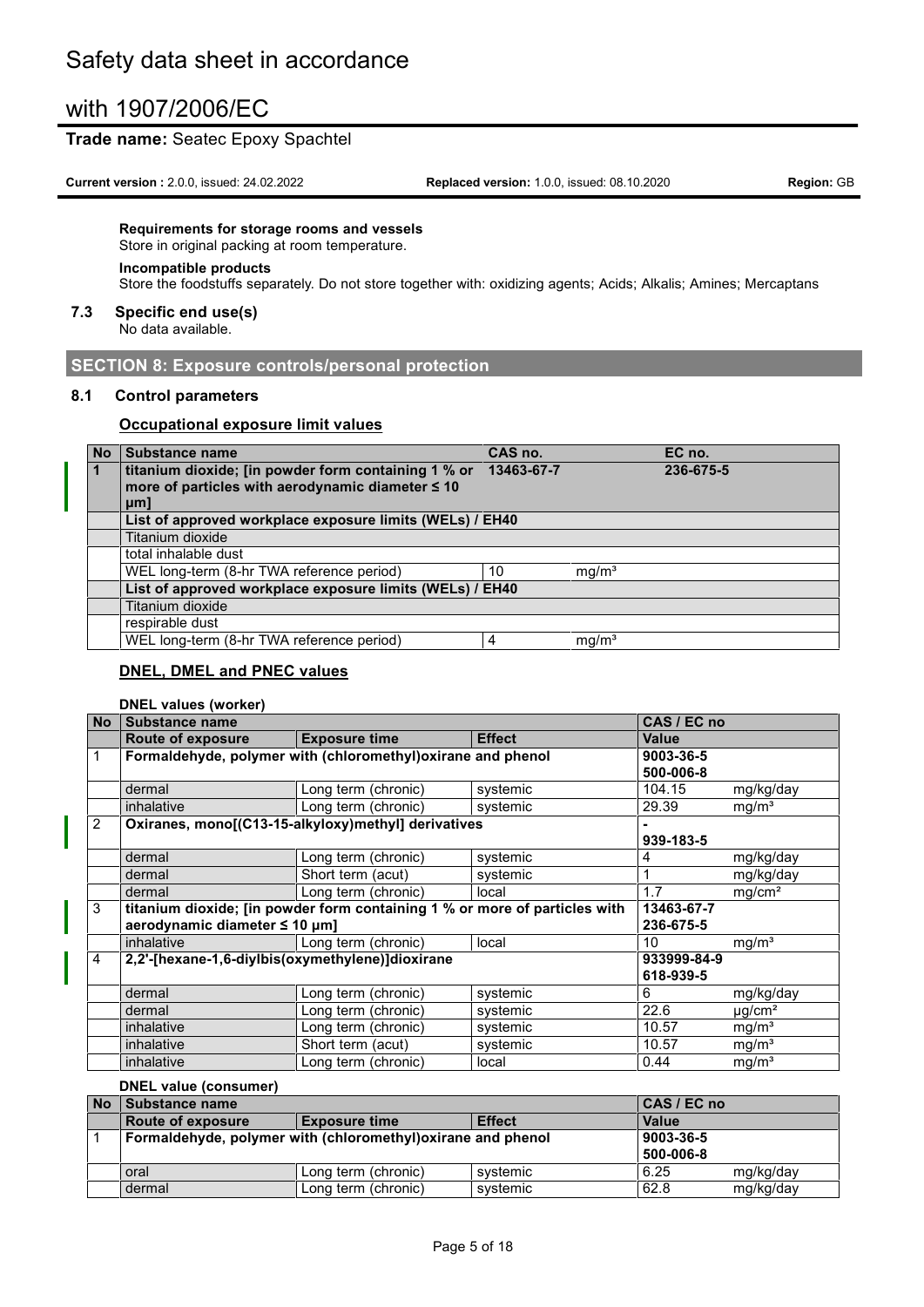# **Trade name:** Seatec Epoxy Spachtel

| $\overline{2}$ | Oxiranes, mono[(C13-15-alkyloxy)methyl] derivatives                                                         |                                          |                              |                   |                         |                         |
|----------------|-------------------------------------------------------------------------------------------------------------|------------------------------------------|------------------------------|-------------------|-------------------------|-------------------------|
|                |                                                                                                             |                                          |                              |                   | 939-183-5               |                         |
|                | dermal                                                                                                      | Long term (chronic)<br>Short term (acut) |                              | systemic          | 2.5<br>0.5              | mg/kg/day<br>mg/kg/day  |
|                | dermal                                                                                                      |                                          |                              | systemic<br>local | 1                       |                         |
| 3              | dermal<br>titanium dioxide; [in powder form containing 1 % or more of particles with                        | Long term (chronic)                      |                              |                   | 13463-67-7              | mg/cm <sup>2</sup>      |
|                | aerodynamic diameter ≤ 10 µm]                                                                               |                                          |                              |                   | 236-675-5               |                         |
|                | oral                                                                                                        | Long term (chronic)                      |                              | systemic          | 700                     | mg/kg/day               |
| 4              | 2,2'-[hexane-1,6-diylbis(oxymethylene)]dioxirane                                                            |                                          |                              |                   | 933999-84-9             |                         |
|                |                                                                                                             |                                          |                              |                   | 618-939-5               |                         |
|                | oral                                                                                                        | Long term (chronic)                      |                              | systemic          | 1.5                     | mg/kg/day               |
|                | oral                                                                                                        | Short term (acut)                        |                              | systemic          | 1.5                     | mg/kg/day               |
|                | dermal                                                                                                      | Long term (chronic)                      |                              | systemic          | 3                       | mg/kg/day               |
|                | dermal                                                                                                      | Short term (acut)                        |                              | systemic          | 1.7                     | mg/kg/day               |
|                | dermal                                                                                                      | Long term (chronic)                      |                              | local             | 13.6                    | $\mu$ g/cm <sup>2</sup> |
|                | dermal                                                                                                      | Short term (acut)                        |                              | local             | 13.6                    | mg/kg/day               |
|                | inhalative                                                                                                  | Long term (chronic)                      |                              | systemic          | 5.29                    | mg/m <sup>3</sup>       |
|                | inhalative                                                                                                  | Short term (acut)                        |                              | systemic          | 5.29                    | mg/m <sup>3</sup>       |
|                | inhalative                                                                                                  | Long term (chronic)                      |                              | local             | 0.27                    | mg/m <sup>3</sup>       |
|                | <b>PNEC values</b>                                                                                          |                                          |                              |                   |                         |                         |
| No l           | Substance name                                                                                              |                                          |                              |                   | CAS / EC no             |                         |
|                | ecological compartment                                                                                      |                                          | <b>Type</b>                  |                   | Value                   |                         |
| 1              | Formaldehyde, polymer with (chloromethyl) oxirane and phenol                                                |                                          |                              |                   | 9003-36-5               |                         |
|                |                                                                                                             |                                          |                              |                   | 500-006-8               |                         |
|                | water                                                                                                       |                                          | fresh water                  |                   | 0.003                   | mg/L                    |
|                | water                                                                                                       |                                          | marine water                 |                   | 0.0003                  | mg/L                    |
|                | water                                                                                                       | Aqua intermittent                        |                              | 0.0254            | mg/L                    |                         |
|                | water                                                                                                       |                                          | fresh water sediment         |                   | 0.294                   | mg/kg dry               |
|                |                                                                                                             |                                          |                              |                   |                         | weight                  |
|                | water                                                                                                       |                                          | marine water sediment        |                   | 0.0294                  | mg/kg dry<br>weight     |
|                | soil                                                                                                        |                                          | $\frac{1}{2}$                |                   | 0.237                   | mg/kg dry<br>weight     |
|                | sewage treatment plant                                                                                      |                                          |                              |                   | 10                      | mg/L                    |
| $\overline{2}$ | Oxiranes, mono[(C13-15-alkyloxy)methyl] derivatives                                                         |                                          |                              |                   |                         |                         |
|                |                                                                                                             |                                          |                              |                   | 939-183-5               |                         |
|                | water                                                                                                       |                                          | fresh water                  |                   | 0.007                   | mg/L                    |
|                | water                                                                                                       |                                          | marine water                 |                   | 0.001                   | mg/L                    |
|                | water                                                                                                       |                                          | fresh water sediment         |                   | 6.677                   | mg/kg dry<br>weight     |
|                | water                                                                                                       |                                          | marine water sediment        |                   | 0.677                   | mg/kg dry<br>weight     |
|                | soil                                                                                                        |                                          |                              |                   | 8.012                   | mg/kg dry<br>weight     |
|                | sewage treatment plant                                                                                      |                                          |                              |                   | 1                       | mg/L                    |
| 3              | titanium dioxide; [in powder form containing 1 % or more of particles with<br>aerodynamic diameter ≤ 10 µm] |                                          |                              |                   | 13463-67-7<br>236-675-5 |                         |
|                | water                                                                                                       |                                          | fresh water                  |                   | 0.127                   | mg/L                    |
|                | water                                                                                                       |                                          | marine water                 |                   | 1                       | mg/L                    |
|                | water                                                                                                       |                                          | Aqua intermittent            |                   | 0.61                    | mg/L                    |
|                | water                                                                                                       |                                          | fresh water sediment         |                   | 1000                    | mg/kg                   |
|                | with reference to: dry weight                                                                               |                                          |                              |                   |                         |                         |
|                | water                                                                                                       |                                          | marine water sediment        |                   | 100                     | mg/kg                   |
|                | with reference to: dry weight                                                                               |                                          |                              |                   |                         |                         |
|                | soil                                                                                                        |                                          | -                            |                   | 100                     | mg/kg                   |
|                | with reference to: dry weight                                                                               |                                          |                              |                   |                         |                         |
|                | sewage treatment plant                                                                                      |                                          | $\qquad \qquad \blacksquare$ |                   | 100                     | mg/L                    |
|                |                                                                                                             |                                          |                              |                   |                         |                         |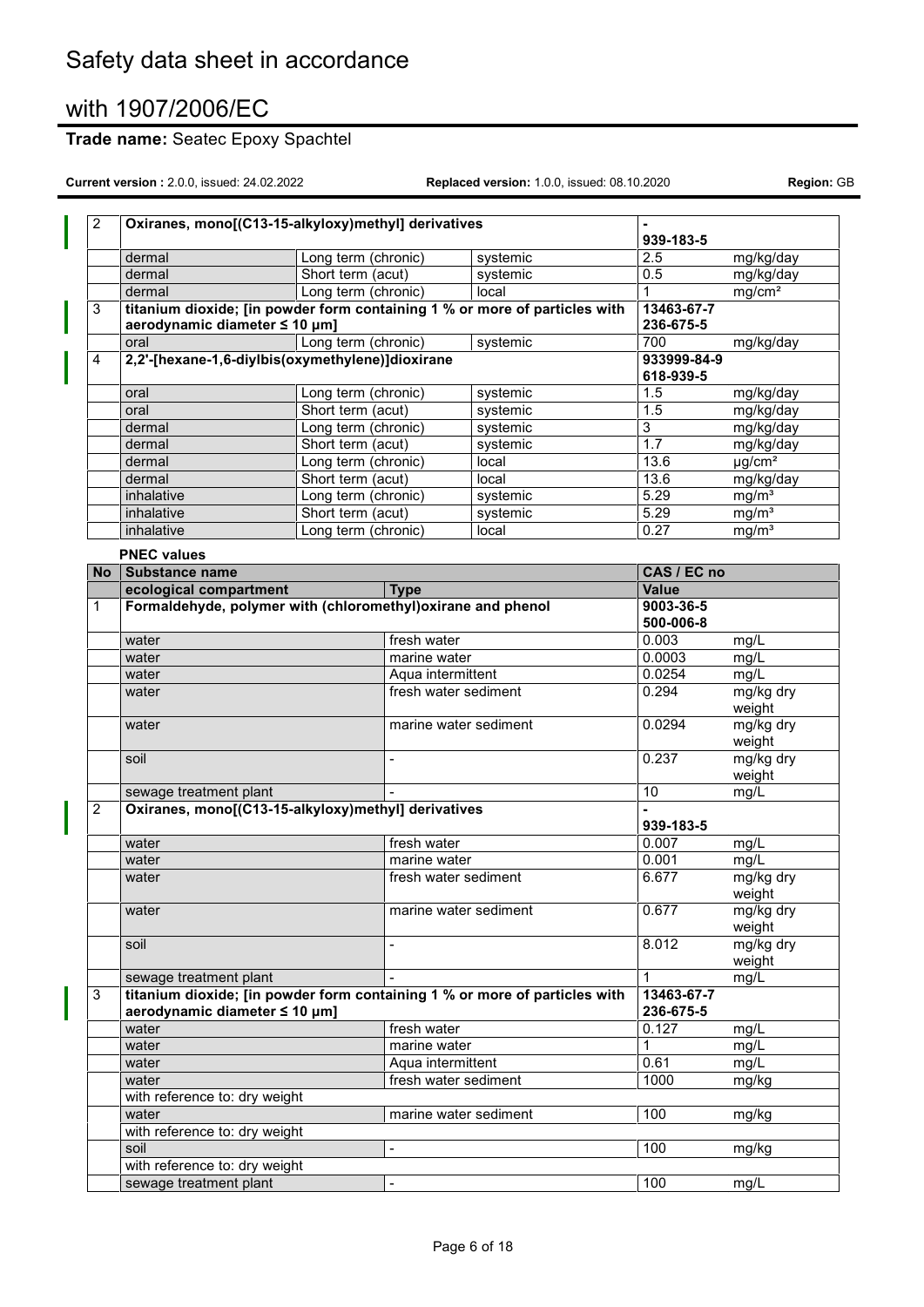### **Trade name:** Seatec Epoxy Spachtel

**Current version :** 2.0.0, issued: 24.02.2022 **Replaced version:** 1.0.0, issued: 08.10.2020 **Region:** GB

|                | secondary poisoning                              | mammalian             | 1667        | mg/kg               |
|----------------|--------------------------------------------------|-----------------------|-------------|---------------------|
| $\overline{4}$ | 2,2'-[hexane-1,6-diylbis(oxymethylene)]dioxirane |                       | 933999-84-9 |                     |
|                |                                                  |                       | 618-939-5   |                     |
|                | water                                            | fresh water           | 0.011       | mg/L                |
|                | water                                            | marine water          | 0.001       | mg/L                |
|                | water                                            | fresh water sediment  | 0.283       | mg/kg dry<br>weight |
|                | water                                            | marine water sediment | 0.028       | mg/kg dry<br>weight |
|                | soil                                             | -                     | 0.223       | mg/kg dry<br>weight |
|                | sewage treatment plant                           | -                     |             | mg/L                |

#### **8.2 Exposure controls**

**Appropriate engineering controls** No data available.

#### **Personal protective equipment**

#### **Respiratory protection**

If workplace exposure limits are exceeded, a respiration protection approved for this particular job must be worn. In case of brief exposure or low level concentrations use a respiratory filter device. Short term: filter apparatus, combination filter A-P2; In case of intensive or longer exposure use self-contained breathing apparatus.

#### **Eye / face protection**

Tightly fitting safety glasses (EN 166).

#### **Hand protection**

Protective gloves (EN 374); Sufficient protection is given wearing suitable protective gloves checked according to i.e. EN 374, in the event of risk of skin contact with the product. Before use, the protective gloves should be tested in any case for its specific work-station suitability (i.e. mechanical resistance, product compatibility and antistatic properties). Adhere to the manufacturer's instructions and information relating to the use, storage, care and replacement of protective gloves. Protective gloves shall be replaced immediately when physically damaged or worn. Design operations thus to avoid permanent use of protective gloves. Besides the suitable material, the choice of protective gloves depends additionally on quality criteria which may vary from one manufacturer to the other.

| $\mathsf{A}$ thar    |                                                    |
|----------------------|----------------------------------------------------|
| Appropriate Material | nitrile                                            |
| Appropriate Material | In case of short-term contact / splash protection: |
| Appropriate Material | Fluorocarbon rubber (Viton)                        |

**Other** Protective work clothing.

П

**Environmental exposure controls**

No data available.

#### **SECTION 9: Physical and chemical properties**

#### **9.1 Information on basic physical and chemical properties**

| State of aggregation                 |   |     |             |
|--------------------------------------|---|-----|-------------|
| liquid                               |   |     |             |
| <b>Form/Colour</b>                   |   |     |             |
|                                      |   |     |             |
| pasty                                |   |     |             |
| white                                |   |     |             |
| <b>Odour</b>                         |   |     |             |
| weak                                 |   |     |             |
| pH value                             |   |     |             |
| No data available                    |   |     |             |
| <b>Boiling point / boiling range</b> |   |     |             |
| Value                                | ⋗ | 200 | $^{\circ}C$ |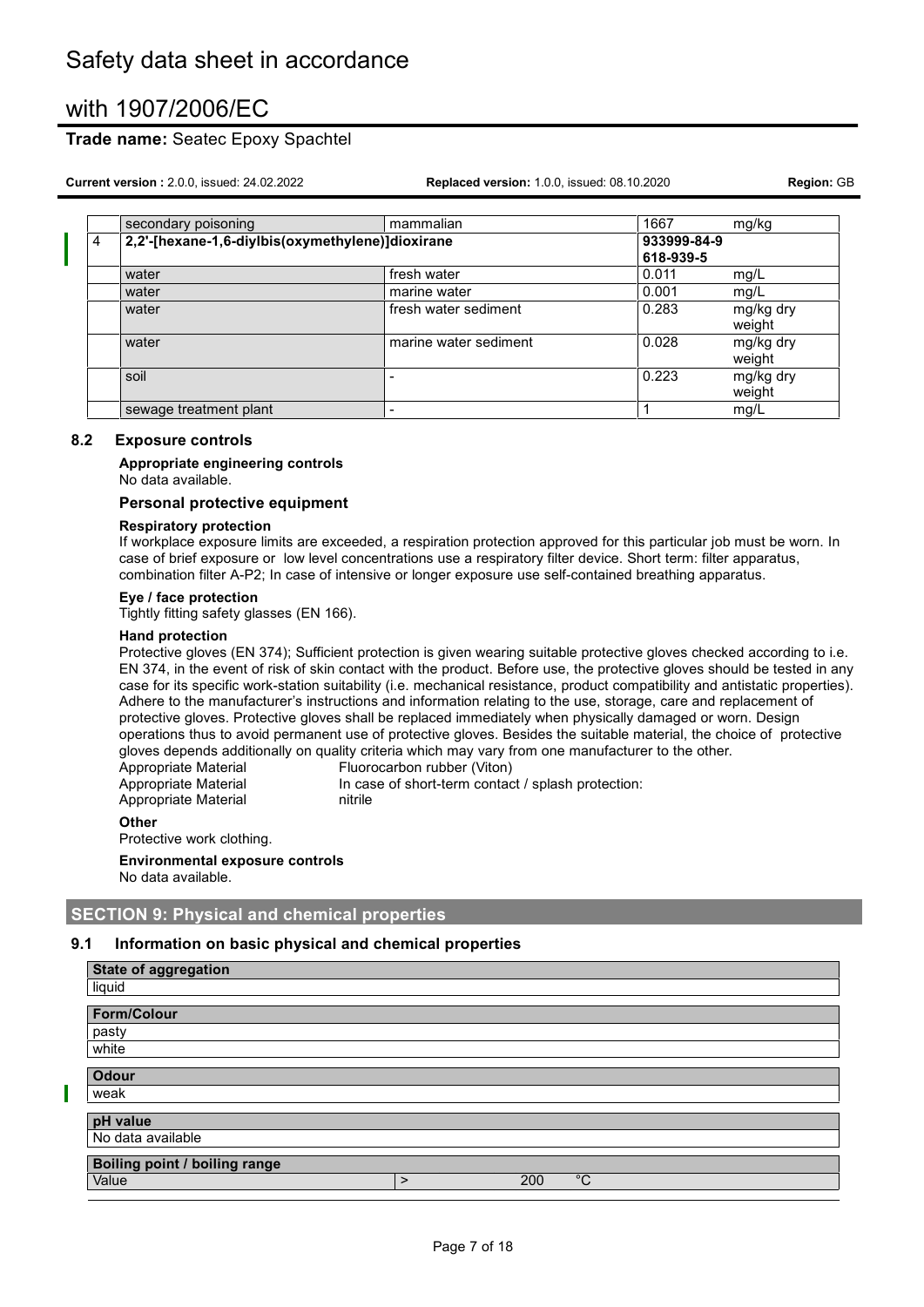# **Trade name:** Seatec Epoxy Spachtel

| <b>Melting point/freezing point</b><br>No data available                                                                |                 |                                |                |              |  |
|-------------------------------------------------------------------------------------------------------------------------|-----------------|--------------------------------|----------------|--------------|--|
|                                                                                                                         |                 |                                |                |              |  |
| <b>Decomposition temperature</b><br>No data available                                                                   |                 |                                |                |              |  |
|                                                                                                                         |                 |                                |                |              |  |
| <b>Flash point</b><br>Value                                                                                             | $\,$            | 100                            | $^{\circ}C$    |              |  |
|                                                                                                                         |                 |                                |                |              |  |
| Ignition temperature                                                                                                    |                 |                                |                |              |  |
| No data available                                                                                                       |                 |                                |                |              |  |
| <b>Explosive properties</b>                                                                                             |                 |                                |                |              |  |
| The product is not explosive. Formation of explosive/highly flammable air-vapour mixtures is possible during/after use. |                 |                                |                |              |  |
| Flammability                                                                                                            |                 |                                |                |              |  |
| No data available                                                                                                       |                 |                                |                |              |  |
| <b>Lower explosion limit</b>                                                                                            |                 |                                |                |              |  |
| Value                                                                                                                   |                 | 0.8                            | % vol          |              |  |
|                                                                                                                         |                 |                                |                |              |  |
| <b>Upper explosion limit</b><br>Value                                                                                   |                 | 11.3                           | $%$ vol        |              |  |
|                                                                                                                         |                 |                                |                |              |  |
| Vapour pressure                                                                                                         |                 |                                |                |              |  |
| Value                                                                                                                   |                 | 0.89                           | kPa            |              |  |
| Reference temperature<br>Reference substance                                                                            | Xylene          | 20                             | $^{\circ}C$    |              |  |
|                                                                                                                         |                 |                                |                |              |  |
| <b>Relative vapour density</b>                                                                                          |                 |                                |                |              |  |
| not determined                                                                                                          |                 |                                |                |              |  |
| <b>Relative density</b>                                                                                                 |                 |                                |                |              |  |
| No data available                                                                                                       |                 |                                |                |              |  |
| <b>Density</b>                                                                                                          |                 |                                |                |              |  |
| Value                                                                                                                   |                 | 1.80                           | g/ml           |              |  |
| Reference temperature                                                                                                   |                 | 20                             | $^{\circ}C$    |              |  |
| Solubility in water                                                                                                     |                 |                                |                |              |  |
| Comments                                                                                                                | insoluble       |                                |                |              |  |
| <b>Solubility</b>                                                                                                       |                 |                                |                |              |  |
| No data available                                                                                                       |                 |                                |                |              |  |
|                                                                                                                         |                 |                                |                |              |  |
| Partition coefficient n-octanol/water (log value)<br>Substance name<br>No                                               |                 | CAS no.                        |                | EC no.       |  |
| reaction product: bisphenol-A-(epichlorhydrin)<br>$\mathbf{1}$                                                          |                 | 25068-38-6                     |                | 500-033-5    |  |
| epoxy resin (number average molecular weight ≤                                                                          |                 |                                |                |              |  |
| 700)                                                                                                                    |                 |                                |                |              |  |
| log Pow                                                                                                                 | appr.           |                                | $\overline{3}$ |              |  |
| Reference temperature<br>with reference to                                                                              | pH <sub>7</sub> |                                | 25             | $^{\circ}$ C |  |
| Method                                                                                                                  | OECD 117        |                                |                |              |  |
| Source                                                                                                                  | <b>ECHA</b>     |                                |                |              |  |
| Oxiranes, mono[(C13-15-alkyloxy)methyl]<br>2 <sup>1</sup><br>derivatives                                                |                 | $\blacksquare$                 |                | 939-183-5    |  |
| log Pow                                                                                                                 | $\,$            |                                | 6.5            |              |  |
| Source                                                                                                                  | <b>ECHA</b>     |                                |                |              |  |
| <b>Viscosity</b>                                                                                                        |                 |                                |                |              |  |
| Value                                                                                                                   | 8               | 11<br>$\overline{\phantom{0}}$ | Pa*s           |              |  |
| <b>Type</b>                                                                                                             | dynamic         |                                |                |              |  |
| <b>Particle characteristics</b>                                                                                         |                 |                                |                |              |  |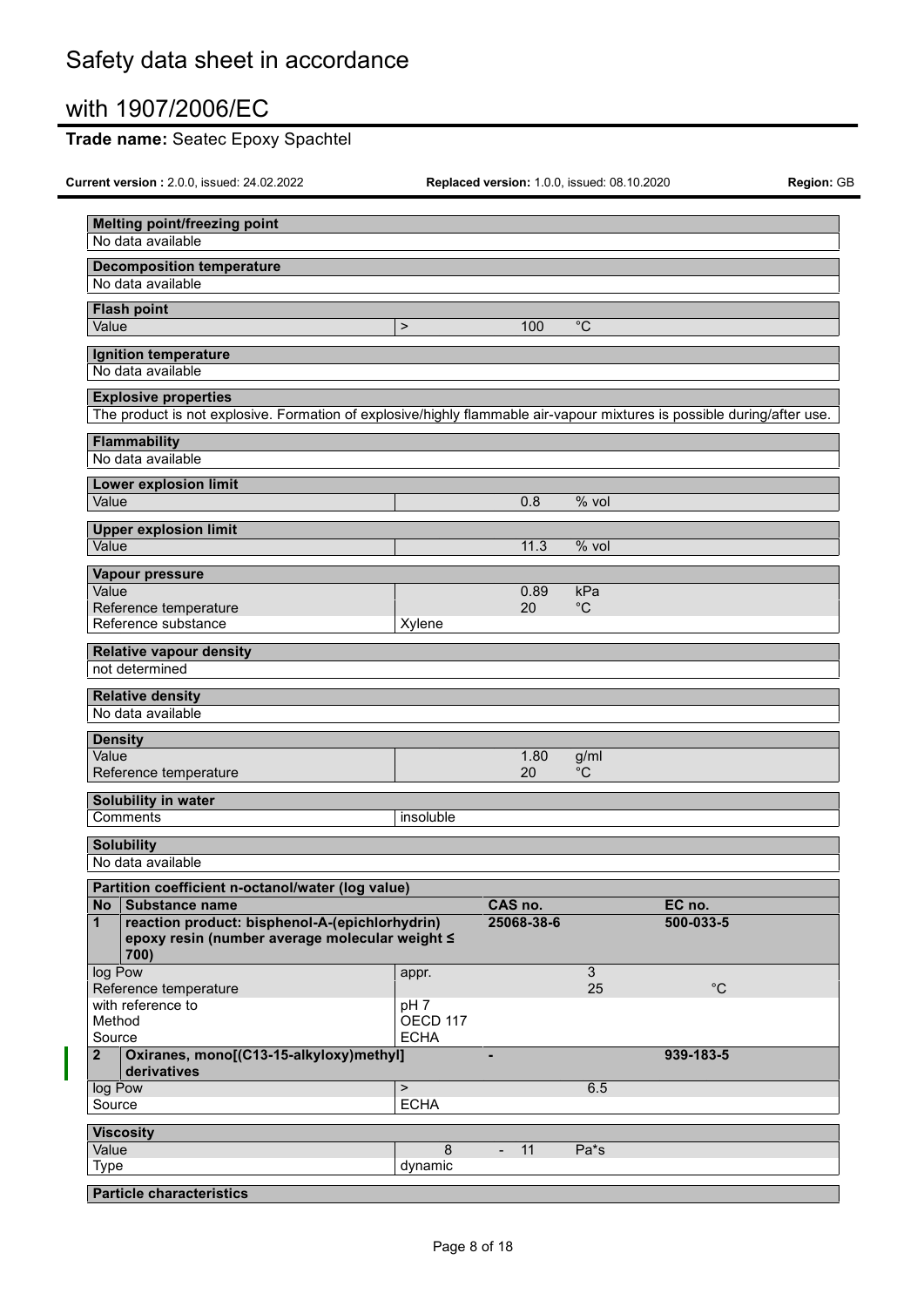### **Trade name:** Seatec Epoxy Spachtel

**Current version :** 2.0.0, issued: 24.02.2022 **Replaced version:** 1.0.0, issued: 08.10.2020 **Region:** GB

#### **9.2 Other information**

**Other information** No data available.

# **SECTION 10: Stability and reactivity**

**10.1 Reactivity**

No data available.

**10.2 Chemical stability** Stable if stored and handled properly.

#### **10.3 Possibility of hazardous reactions** Dangerous reactions are not to be expected when handling product according to its intended use.

# **10.4 Conditions to avoid**

None, if handled according to intended use.

#### **10.5 Incompatible materials** Amines; Oxidizing agents; Acids; Bases; Mercaptans

**10.6 Hazardous decomposition products** In case of fire: see section 5.

## **SECTION 11: Toxicological information**

## **11.1 Information on hazard classes as defined in Regulation (EC) No 1272/2008**

|                             | <b>Acute oral toxicity</b>                                                                                             |                                           |             |      |                                                                   |
|-----------------------------|------------------------------------------------------------------------------------------------------------------------|-------------------------------------------|-------------|------|-------------------------------------------------------------------|
| <b>No</b>                   | Substance name                                                                                                         |                                           | CAS no.     |      | EC no.                                                            |
| $\mathbf 1$                 | reaction product: bisphenol-A-(epichlorhydrin)<br>epoxy resin (number average molecular weight ≤<br>700)               |                                           | 25068-38-6  |      | 500-033-5                                                         |
| LD50                        |                                                                                                                        | $\geq$                                    |             | 2000 | mg/kg bodyweight                                                  |
| Species<br>Method<br>Source |                                                                                                                        | rat<br>OECD <sub>420</sub><br><b>ECHA</b> |             |      |                                                                   |
|                             | Evaluation/classification                                                                                              |                                           |             |      | Based on available data, the classification criteria are not met. |
| $\overline{2}$              | Formaldehyde, polymer with (chloromethyl) oxirane<br>and phenol                                                        |                                           | 9003-36-5   |      | 500-006-8                                                         |
| LD50                        |                                                                                                                        | $\, >$                                    |             | 5000 | mg/kg bodyweight                                                  |
| Species<br>Method<br>Source |                                                                                                                        | rat<br><b>OECD 401</b><br><b>ECHA</b>     |             |      |                                                                   |
| 3                           | Oxiranes, mono[(C13-15-alkyloxy)methyl]<br>derivatives                                                                 |                                           | ٠           |      | 939-183-5                                                         |
| LD50                        |                                                                                                                        |                                           |             | 30.1 | mg/kg bodyweight                                                  |
| Species                     |                                                                                                                        | rat                                       |             |      |                                                                   |
| Source                      |                                                                                                                        | <b>ECHA</b>                               |             |      |                                                                   |
| $\overline{\mathbf{4}}$     | titanium dioxide; [in powder form containing 1 % or<br>more of particles with aerodynamic diameter $\leq 10$<br>$µm$ ] |                                           | 13463-67-7  |      | 236-675-5                                                         |
| LD50                        |                                                                                                                        | $\,>$                                     |             | 2000 | mg/kg bodyweight                                                  |
| Species                     |                                                                                                                        | rat                                       |             |      |                                                                   |
| Method                      |                                                                                                                        | OECD 401                                  |             |      |                                                                   |
| Source                      |                                                                                                                        | <b>ECHA</b>                               |             |      |                                                                   |
|                             | Evaluation/classification                                                                                              |                                           |             |      | Based on available data, the classification criteria are not met. |
| 5                           | 2,2'-[hexane-1,6-diylbis(oxymethylene)]dioxirane                                                                       |                                           | 933999-84-9 |      | 618-939-5                                                         |
| <b>LD50</b>                 |                                                                                                                        |                                           |             | 3010 | mg/kg bodyweight                                                  |
| Species                     |                                                                                                                        | rat                                       |             |      |                                                                   |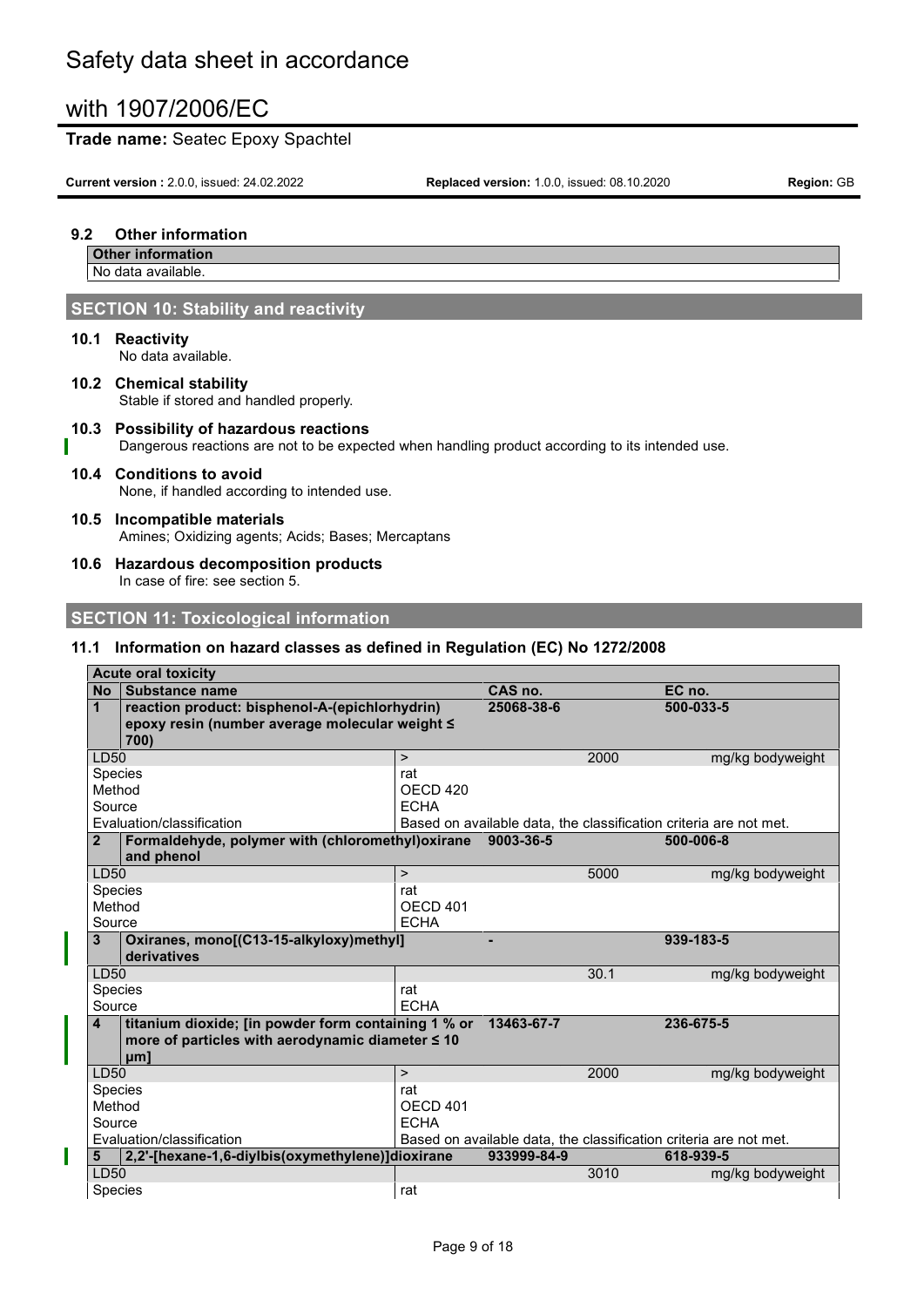# **Trade name:** Seatec Epoxy Spachtel

| Method       |                                                                                                                | OECD 401                    |             |                |                                                                            |  |
|--------------|----------------------------------------------------------------------------------------------------------------|-----------------------------|-------------|----------------|----------------------------------------------------------------------------|--|
| Source       | Evaluation/classification                                                                                      | <b>ECHA</b>                 |             |                | Based on available data, the classification criteria are not met.          |  |
|              | <b>Acute dermal toxicity</b>                                                                                   |                             |             |                |                                                                            |  |
| No.          | Substance name                                                                                                 |                             | CAS no.     |                | EC no.                                                                     |  |
| $\mathbf{1}$ | Formaldehyde, polymer with (chloromethyl) oxirane<br>and phenol                                                |                             | 9003-36-5   |                | 500-006-8                                                                  |  |
| LD50         |                                                                                                                | $\geq$                      |             | 2000           | mg/kg bodyweight                                                           |  |
|              | <b>Species</b>                                                                                                 | rat                         |             |                |                                                                            |  |
| Method       |                                                                                                                | OECD 402                    |             |                |                                                                            |  |
| Source       |                                                                                                                | <b>ECHA</b>                 |             |                |                                                                            |  |
| $\mathbf{2}$ | Oxiranes, mono[(C13-15-alkyloxy)methyl]<br>derivatives                                                         |                             |             |                | 939-183-5                                                                  |  |
| LD50         |                                                                                                                | $\geq$                      |             | 2000           | mg/kg bodyweight                                                           |  |
| Method       | Species                                                                                                        | rabbit<br>OECD 402          |             |                |                                                                            |  |
| Source       |                                                                                                                | <b>ECHA</b>                 |             |                |                                                                            |  |
| 3            | 2,2'-[hexane-1,6-diylbis(oxymethylene)]dioxirane                                                               |                             | 933999-84-9 |                | 618-939-5                                                                  |  |
| LD50         |                                                                                                                | $\mathbf{L}$                |             | 2000           | mg/kg bodyweight                                                           |  |
|              | Species                                                                                                        | rabbit                      |             |                |                                                                            |  |
| Method       |                                                                                                                | OECD 402                    |             |                |                                                                            |  |
| Source       |                                                                                                                | <b>ECHA</b>                 |             |                |                                                                            |  |
|              | Evaluation/classification                                                                                      |                             |             |                | Based on available data, the classification criteria are not met.          |  |
|              | <b>Acute inhalational toxicity</b>                                                                             |                             |             |                |                                                                            |  |
| <b>No</b>    | <b>Substance name</b>                                                                                          |                             | CAS no.     |                | EC no.                                                                     |  |
| $\mathbf 1$  | titanium dioxide; [in powder form containing 1 % or<br>more of particles with aerodynamic diameter ≤ 10<br>µm] |                             | 13463-67-7  |                | 236-675-5                                                                  |  |
| <b>LC50</b>  | Duration of exposure                                                                                           | $\mathbf{L}$                |             | 6.82<br>4      | mg/l<br>h.                                                                 |  |
|              | State of aggregation                                                                                           | Dust                        |             |                |                                                                            |  |
|              | Species                                                                                                        | rat                         |             |                |                                                                            |  |
| Source       |                                                                                                                | <b>ECHA</b>                 |             |                |                                                                            |  |
|              | Evaluation/classification                                                                                      |                             |             |                | Based on available data, the classification criteria are not met.          |  |
| $\mathbf{2}$ | 2,2'-[hexane-1,6-diylbis(oxymethylene)]dioxirane                                                               |                             | 933999-84-9 |                | 618-939-5                                                                  |  |
| <b>LC50</b>  |                                                                                                                | $\mathbf{L}$                |             | 20             | mg/l                                                                       |  |
|              | Duration of exposure<br>State of aggregation                                                                   | Vapour                      |             | $\overline{4}$ | h                                                                          |  |
|              | <b>Species</b>                                                                                                 | rat                         |             |                |                                                                            |  |
| Method       |                                                                                                                | OECD <sub>403</sub>         |             |                |                                                                            |  |
| Source       |                                                                                                                | <b>ECHA</b>                 |             |                |                                                                            |  |
|              | Evaluation/classification                                                                                      |                             |             |                | Based on available data, the classification criteria are not met.          |  |
|              |                                                                                                                |                             |             |                |                                                                            |  |
|              | <b>Skin corrosion/irritation</b>                                                                               |                             |             |                |                                                                            |  |
| No.          | <b>Substance name</b>                                                                                          |                             | CAS no.     |                | EC no.                                                                     |  |
| $\mathbf{1}$ | Formaldehyde, polymer with (chloromethyl) oxirane<br>and phenol                                                |                             | 9003-36-5   |                | 500-006-8                                                                  |  |
|              | Species                                                                                                        | rabbit                      |             |                |                                                                            |  |
|              | Method                                                                                                         | OECD 404                    |             |                |                                                                            |  |
| Source       |                                                                                                                | <b>ECHA</b>                 |             |                |                                                                            |  |
|              | Evaluation                                                                                                     | low-irritant                |             |                |                                                                            |  |
| $\mathbf{2}$ | Evaluation/classification<br>Oxiranes, mono[(C13-15-alkyloxy)methyl]                                           |                             |             |                | Based on available data, the classification criteria are met.<br>939-183-5 |  |
|              | derivatives                                                                                                    | rabbit                      |             |                |                                                                            |  |
| Method       | Species                                                                                                        | OECD 404                    |             |                |                                                                            |  |
| Source       | Evaluation                                                                                                     | <b>ECHA</b><br>non-irritant |             |                |                                                                            |  |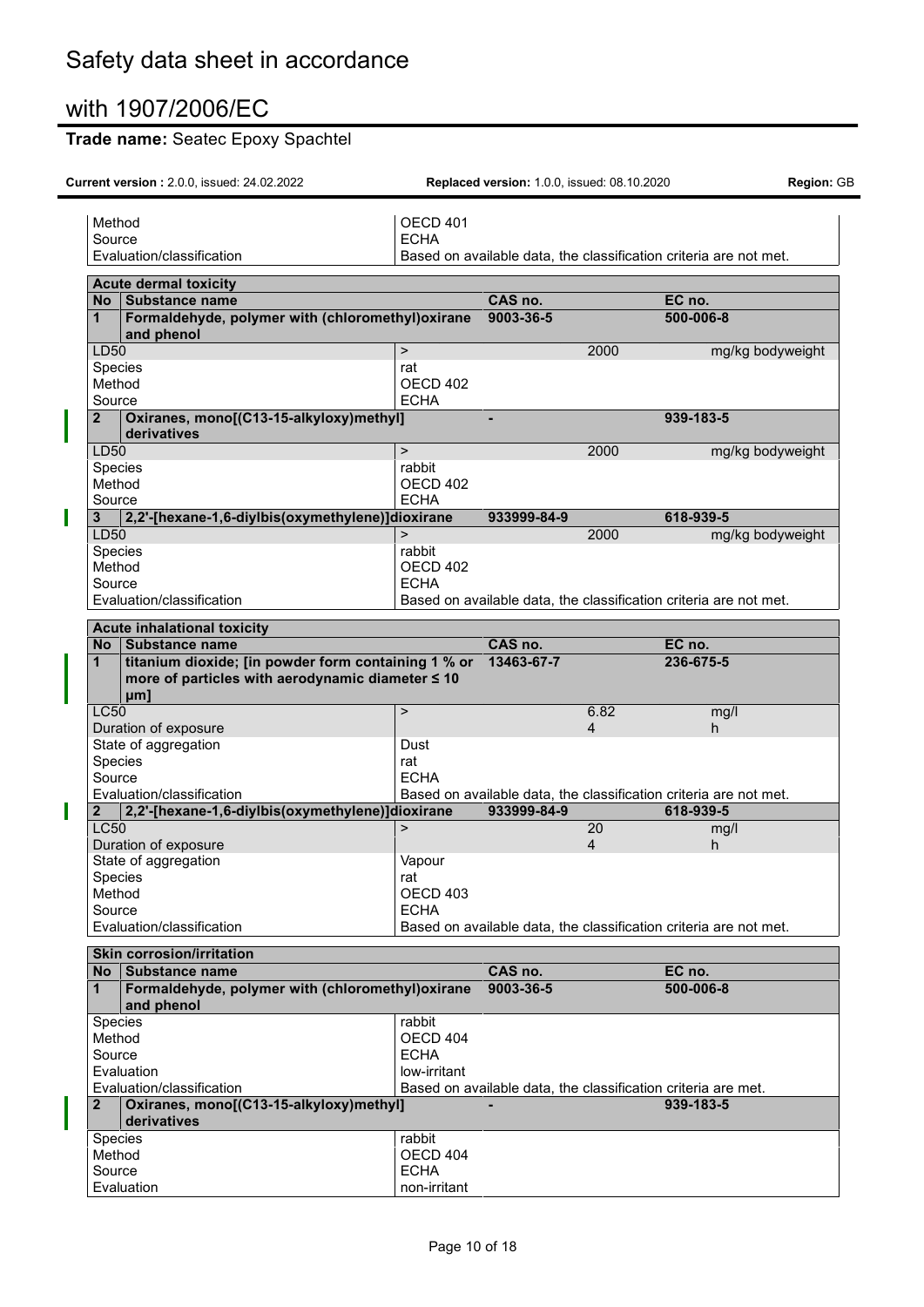# **Trade name:** Seatec Epoxy Spachtel

|   | 3            | titanium dioxide; [in powder form containing 1 % or 13463-67-7<br>more of particles with aerodynamic diameter ≤ 10<br>uml |                    |                                                                   | 236-675-5 |
|---|--------------|---------------------------------------------------------------------------------------------------------------------------|--------------------|-------------------------------------------------------------------|-----------|
|   |              |                                                                                                                           | rabbit             |                                                                   |           |
|   | Species      |                                                                                                                           |                    |                                                                   |           |
|   | Method       |                                                                                                                           | OECD 404           |                                                                   |           |
|   | Source       |                                                                                                                           | <b>ECHA</b>        |                                                                   |           |
|   |              | Evaluation                                                                                                                | non-irritant       |                                                                   |           |
|   |              | Evaluation/classification                                                                                                 |                    | Based on available data, the classification criteria are not met. |           |
| I | 4            | 2,2'-[hexane-1,6-diylbis(oxymethylene)]dioxirane                                                                          |                    | 933999-84-9                                                       | 618-939-5 |
|   | Source       |                                                                                                                           | <b>ECHA</b>        |                                                                   |           |
|   |              | Evaluation                                                                                                                | irritant           |                                                                   |           |
|   |              | Evaluation/classification                                                                                                 |                    | Based on available data, the classification criteria are met.     |           |
|   |              |                                                                                                                           |                    |                                                                   |           |
|   |              | Serious eye damage/irritation                                                                                             |                    |                                                                   |           |
|   | No           | Substance name                                                                                                            |                    | CAS no.                                                           | EC no.    |
|   | 1            | Formaldehyde, polymer with (chloromethyl) oxirane                                                                         |                    | 9003-36-5                                                         | 500-006-8 |
|   |              | and phenol                                                                                                                |                    |                                                                   |           |
|   |              |                                                                                                                           |                    |                                                                   |           |
|   | Species      |                                                                                                                           | rabbit             |                                                                   |           |
|   | Method       |                                                                                                                           | OECD 405           |                                                                   |           |
|   | Source       |                                                                                                                           | <b>ECHA</b>        |                                                                   |           |
|   |              | Evaluation                                                                                                                | non-irritant       |                                                                   |           |
|   | $\mathbf{2}$ | Oxiranes, mono[(C13-15-alkyloxy)methyl]                                                                                   |                    | ä,                                                                | 939-183-5 |
|   |              | derivatives                                                                                                               |                    |                                                                   |           |
|   | Species      |                                                                                                                           | rabbit             |                                                                   |           |
|   | Method       |                                                                                                                           | OECD 405           |                                                                   |           |
|   | Source       |                                                                                                                           | <b>ECHA</b>        |                                                                   |           |
|   |              |                                                                                                                           | non-irritant       |                                                                   |           |
|   |              | Evaluation                                                                                                                |                    |                                                                   |           |
|   |              | titanium dioxide; [in powder form containing 1 % or 13463-67-7                                                            |                    |                                                                   | 236-675-5 |
|   |              | more of particles with aerodynamic diameter ≤ 10<br>$µm$ ]                                                                |                    |                                                                   |           |
|   | Species      |                                                                                                                           | rabbit             |                                                                   |           |
|   | Method       |                                                                                                                           | OECD 405           |                                                                   |           |
|   | Source       |                                                                                                                           | <b>ECHA</b>        |                                                                   |           |
|   |              | Evaluation                                                                                                                | non-irritant       |                                                                   |           |
|   |              | Evaluation/classification                                                                                                 |                    | Based on available data, the classification criteria are not met. |           |
| H | 4            | 2,2'-[hexane-1,6-diylbis(oxymethylene)]dioxirane                                                                          |                    | 933999-84-9                                                       | 618-939-5 |
|   | Method       |                                                                                                                           | <b>OECD 405</b>    |                                                                   |           |
|   | Source       |                                                                                                                           | <b>ECHA</b>        |                                                                   |           |
|   |              | Evaluation                                                                                                                | Irritating to eyes |                                                                   |           |
|   |              | Evaluation/classification                                                                                                 |                    | Based on available data, the classification criteria are met.     |           |
|   |              |                                                                                                                           |                    |                                                                   |           |
|   |              | Respiratory or skin sensitisation                                                                                         |                    |                                                                   |           |
|   | No           | Substance name                                                                                                            |                    | CAS no.                                                           | EC no.    |
|   | 1            | Formaldehyde, polymer with (chloromethyl) oxirane                                                                         |                    | 9003-36-5                                                         | 500-006-8 |
|   |              | and phenol                                                                                                                |                    |                                                                   |           |
|   |              |                                                                                                                           |                    |                                                                   |           |
|   |              | Route of exposure                                                                                                         | <b>Skin</b>        |                                                                   |           |
|   | Species      |                                                                                                                           | mouse              |                                                                   |           |
|   | Method       |                                                                                                                           | OECD 429           |                                                                   |           |
|   | Source       |                                                                                                                           | <b>ECHA</b>        |                                                                   |           |
|   |              | Evaluation                                                                                                                | sensitizing        |                                                                   |           |
|   | $\mathbf{2}$ | Oxiranes, mono[(C13-15-alkyloxy)methyl]                                                                                   |                    |                                                                   | 939-183-5 |
|   |              | derivatives                                                                                                               |                    |                                                                   |           |
|   |              | Route of exposure                                                                                                         | <b>Skin</b>        |                                                                   |           |
|   | Species      |                                                                                                                           | guinea pig         |                                                                   |           |
|   | Method       |                                                                                                                           | OECD 406           |                                                                   |           |
|   |              | Evaluation                                                                                                                | sensitizing        |                                                                   |           |
|   | 3            | titanium dioxide; [in powder form containing 1 % or<br>more of particles with aerodynamic diameter ≤ 10<br>$µm$ ]         |                    | 13463-67-7                                                        | 236-675-5 |
|   |              | Route of exposure                                                                                                         | Skin               |                                                                   |           |
|   |              |                                                                                                                           |                    |                                                                   |           |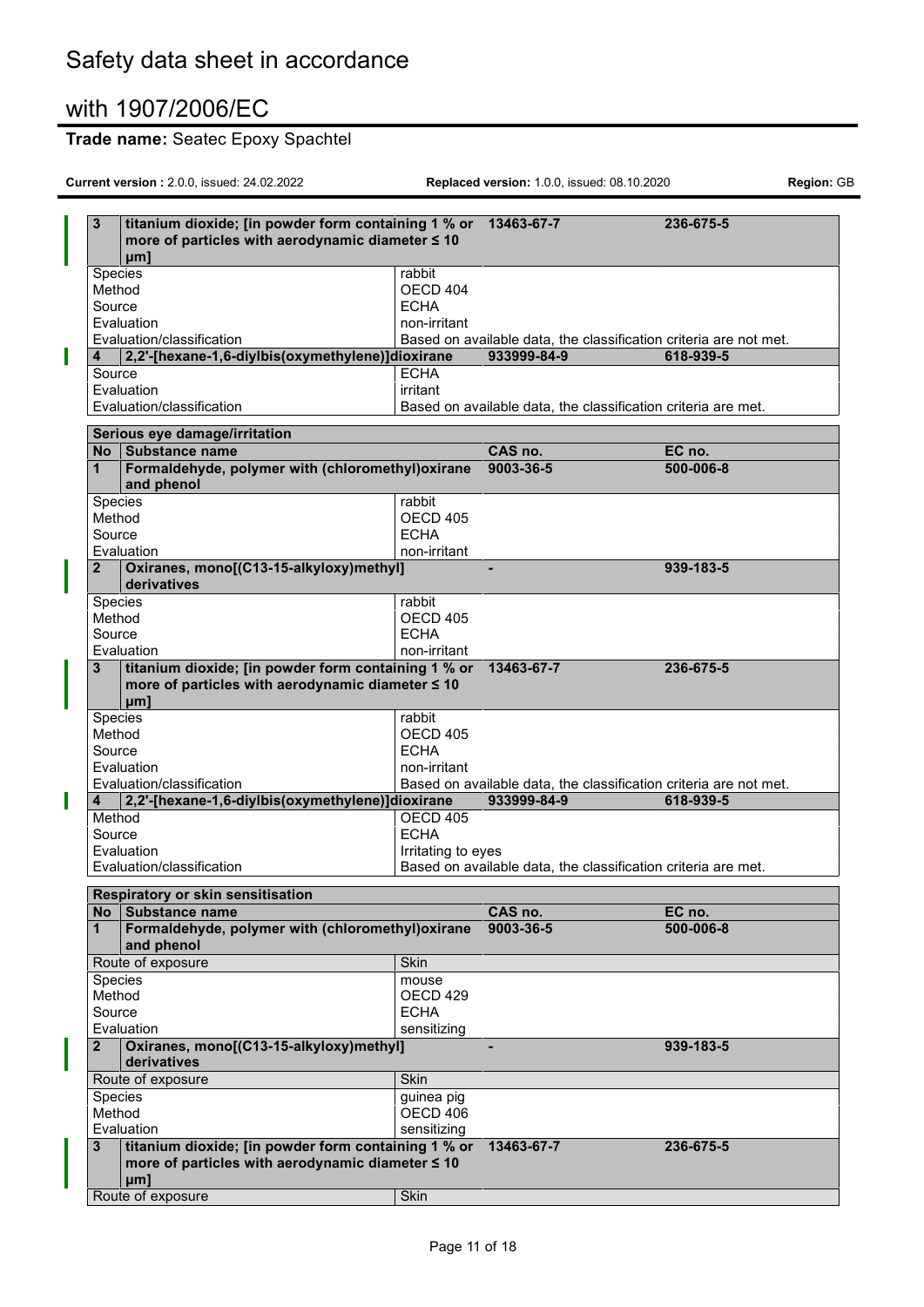# **Trade name:** Seatec Epoxy Spachtel

| Species           |                                                                                                         | mouse               |                                                               |      |                                                                   |  |
|-------------------|---------------------------------------------------------------------------------------------------------|---------------------|---------------------------------------------------------------|------|-------------------------------------------------------------------|--|
| Method            |                                                                                                         | OECD <sub>429</sub> |                                                               |      |                                                                   |  |
| Source            |                                                                                                         | <b>ECHA</b>         |                                                               |      |                                                                   |  |
|                   | Evaluation                                                                                              | non-sensitizing     |                                                               |      |                                                                   |  |
|                   | Evaluation/classification                                                                               |                     |                                                               |      | Based on available data, the classification criteria are not met. |  |
| 4                 | 2,2'-[hexane-1,6-diylbis(oxymethylene)]dioxirane                                                        |                     | 933999-84-9                                                   |      | 618-939-5                                                         |  |
|                   | Route of exposure                                                                                       | <b>Skin</b>         |                                                               |      |                                                                   |  |
| Species           |                                                                                                         | mouse               |                                                               |      |                                                                   |  |
| Method            |                                                                                                         | OECD <sub>429</sub> |                                                               |      |                                                                   |  |
|                   |                                                                                                         | <b>ECHA</b>         |                                                               |      |                                                                   |  |
| Source            |                                                                                                         |                     |                                                               |      |                                                                   |  |
|                   | Evaluation                                                                                              | sensitizing         |                                                               |      |                                                                   |  |
|                   | Evaluation/classification                                                                               |                     | Based on available data, the classification criteria are met. |      |                                                                   |  |
|                   | Germ cell mutagenicity                                                                                  |                     |                                                               |      |                                                                   |  |
|                   | No Substance name                                                                                       |                     | CAS no.                                                       |      | EC no.                                                            |  |
| $\mathbf 1$       | Oxiranes, mono[(C13-15-alkyloxy)methyl]                                                                 |                     |                                                               |      | 939-183-5                                                         |  |
|                   | derivatives                                                                                             |                     |                                                               |      |                                                                   |  |
| Species           |                                                                                                         |                     | Salmonella typhimurium TA98, TA100, TA1535, TA1537            |      |                                                                   |  |
| Method            |                                                                                                         | <b>OECD 471</b>     |                                                               |      |                                                                   |  |
| Source            |                                                                                                         | <b>ECHA</b>         |                                                               |      |                                                                   |  |
|                   | Evaluation/classification                                                                               |                     |                                                               |      | Based on available data, the classification criteria are not met. |  |
| $\mathbf{2}$      | titanium dioxide; [in powder form containing 1 % or 13463-67-7                                          |                     |                                                               |      | 236-675-5                                                         |  |
|                   | more of particles with aerodynamic diameter ≤ 10                                                        |                     |                                                               |      |                                                                   |  |
|                   | $µm$ ]                                                                                                  |                     |                                                               |      |                                                                   |  |
|                   | Type of examination                                                                                     |                     | In vitro mammalian cytogenicity                               |      |                                                                   |  |
| Method            |                                                                                                         | OECD 487            |                                                               |      |                                                                   |  |
| Source            |                                                                                                         | <b>ECHA</b>         |                                                               |      |                                                                   |  |
|                   | Evaluation/classification                                                                               |                     |                                                               |      | Based on available data, the classification criteria are not met. |  |
|                   |                                                                                                         |                     |                                                               |      |                                                                   |  |
|                   | <b>Reproduction toxicity</b>                                                                            |                     |                                                               |      |                                                                   |  |
|                   |                                                                                                         |                     |                                                               |      |                                                                   |  |
|                   | No Substance name                                                                                       |                     | CAS no.                                                       |      | EC no.                                                            |  |
| $\mathbf{1}$      | titanium dioxide; [in powder form containing 1 % or                                                     |                     | 13463-67-7                                                    |      | 236-675-5                                                         |  |
|                   | more of particles with aerodynamic diameter ≤ 10                                                        |                     |                                                               |      |                                                                   |  |
|                   | µm]                                                                                                     |                     |                                                               |      |                                                                   |  |
|                   | Route of exposure                                                                                       | oral                |                                                               |      |                                                                   |  |
| <b>NOAEL</b>      |                                                                                                         | $>=$                |                                                               | 1000 | mg/kg bw/d                                                        |  |
|                   | Type of examination                                                                                     |                     | Reproductive studies - one generation                         |      |                                                                   |  |
| Species           |                                                                                                         | rat                 |                                                               |      |                                                                   |  |
| Method            |                                                                                                         | OECD 443            |                                                               |      |                                                                   |  |
| Source            |                                                                                                         | <b>ECHA</b>         |                                                               |      |                                                                   |  |
|                   | Evaluation/classification                                                                               |                     |                                                               |      | Based on available data, the classification criteria are not met. |  |
|                   | Route of exposure                                                                                       | oral                |                                                               |      |                                                                   |  |
| <b>NOAEL</b>      |                                                                                                         |                     |                                                               | 1000 | mg/kg bw/d                                                        |  |
|                   | Type of examination                                                                                     |                     | <b>Prenatal Developmental Toxicity Study</b>                  |      |                                                                   |  |
| Species           |                                                                                                         | rat                 |                                                               |      |                                                                   |  |
| Method            |                                                                                                         | OECD 414            |                                                               |      |                                                                   |  |
| Source            |                                                                                                         | <b>ECHA</b>         |                                                               |      |                                                                   |  |
|                   | Evaluation/classification                                                                               |                     |                                                               |      | Based on available data, the classification criteria are not met. |  |
|                   |                                                                                                         |                     |                                                               |      |                                                                   |  |
|                   | Carcinogenicity                                                                                         |                     |                                                               |      |                                                                   |  |
|                   | No Substance name                                                                                       |                     | CAS no.                                                       |      | EC no.                                                            |  |
| $\mathbf{1}$      | titanium dioxide; [in powder form containing 1 % or<br>more of particles with aerodynamic diameter ≤ 10 |                     | 13463-67-7                                                    |      | 236-675-5                                                         |  |
|                   | µm]                                                                                                     |                     |                                                               |      |                                                                   |  |
|                   | Route of exposure                                                                                       | oral                |                                                               |      |                                                                   |  |
| <b>NOEL</b>       |                                                                                                         |                     |                                                               | 7500 | mg/kg bw/d                                                        |  |
|                   |                                                                                                         | mouse               |                                                               |      |                                                                   |  |
| Species<br>Source |                                                                                                         | <b>ECHA</b>         |                                                               |      |                                                                   |  |
|                   | Evaluation/classification                                                                               |                     |                                                               |      | Based on available data, the classification criteria are not met. |  |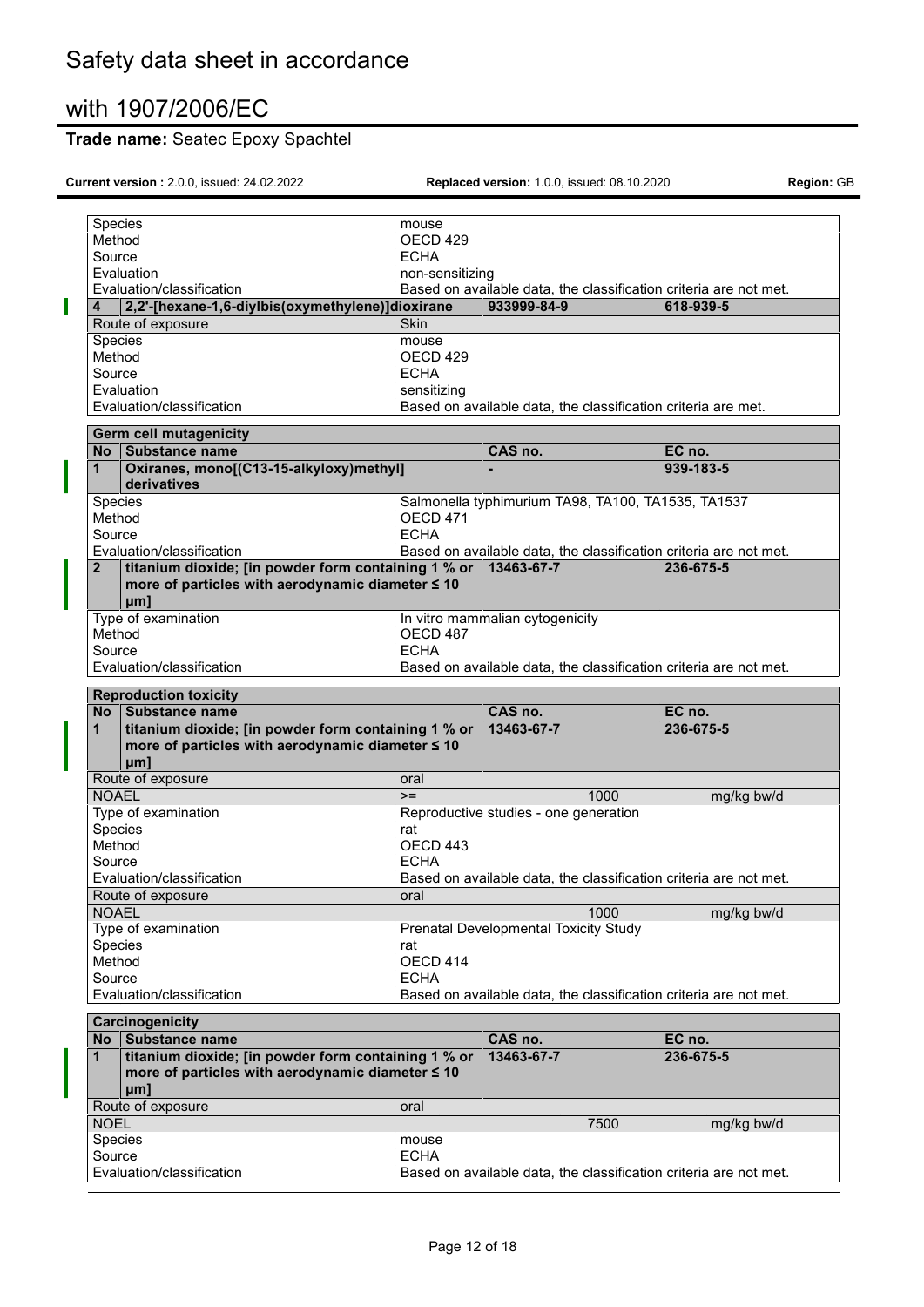### **Trade name:** Seatec Epoxy Spachtel

**Current version :** 2.0.0, issued: 24.02.2022 **Replaced version:** 1.0.0, issued: 08.10.2020 **Region:** GB

| <b>STOT - single exposure</b>                                                                                                       |                                               |            |                                                                   |  |  |
|-------------------------------------------------------------------------------------------------------------------------------------|-----------------------------------------------|------------|-------------------------------------------------------------------|--|--|
| No data available                                                                                                                   |                                               |            |                                                                   |  |  |
| <b>STOT - repeated exposure</b>                                                                                                     |                                               |            |                                                                   |  |  |
| Substance name<br>No.                                                                                                               |                                               | CAS no.    | EC no.                                                            |  |  |
| Formaldehyde, polymer with (chloromethyl) oxirane<br>1<br>and phenol                                                                |                                               | 9003-36-5  | 500-006-8                                                         |  |  |
| Route of exposure                                                                                                                   | oral                                          |            |                                                                   |  |  |
| <b>NOAEL</b><br>Duration of exposure                                                                                                | appr.                                         | 250<br>90  | mg/kg bw/d<br>day(s)                                              |  |  |
| <b>Species</b><br>Method<br>Source                                                                                                  | rats (male/female)<br>OECD 408<br><b>ECHA</b> |            |                                                                   |  |  |
| titanium dioxide; [in powder form containing 1 % or<br>$\overline{2}$<br>more of particles with aerodynamic diameter ≤ 10<br>$µm$ ] |                                               | 13463-67-7 | 236-675-5                                                         |  |  |
| Route of exposure                                                                                                                   | oral                                          |            |                                                                   |  |  |
| <b>NOAEL</b>                                                                                                                        | $\geq$                                        | 962        | mg/kg bw/d                                                        |  |  |
| Species<br>Method<br>Source                                                                                                         | rat<br>OECD 408<br><b>ECHA</b>                |            |                                                                   |  |  |
| Evaluation/classification                                                                                                           |                                               |            | Based on available data, the classification criteria are not met. |  |  |
| <b>Aspiration hazard</b>                                                                                                            |                                               |            |                                                                   |  |  |
| No data available                                                                                                                   |                                               |            |                                                                   |  |  |

**Delayed and immediate effects as well as chronic effects from short and long-term exposure** Contact of the product with skin or eyes may cause irritation. Possibility of sensitisation through skin contact.

#### **11.2 Information on other hazards**

**Endocrine disrupting properties** No data available.

**Other information** No data available.

# **SECTION 12: Ecological information**

### **12.1 Toxicity**

ı

|                | Toxicity to fish (acute)                          |                     |             |      |           |
|----------------|---------------------------------------------------|---------------------|-------------|------|-----------|
| <b>No</b>      | <b>Substance name</b>                             |                     | CAS no.     |      | EC no.    |
|                | Formaldehyde, polymer with (chloromethyl) oxirane |                     | 9003-36-5   |      | 500-006-8 |
|                | and phenol                                        |                     |             |      |           |
| LC50           |                                                   | >                   |             | 1000 | mg/l      |
|                | Duration of exposure                              |                     |             | 96   | h         |
| <b>Species</b> |                                                   | Oncorhynchus mykiss |             |      |           |
| Method         |                                                   | OECD <sub>203</sub> |             |      |           |
| Source         |                                                   | <b>ECHA</b>         |             |      |           |
| $\mathbf{2}$   | Oxiranes, mono[(C13-15-alkyloxy)methyl]           |                     |             |      | 939-183-5 |
|                | derivatives                                       |                     |             |      |           |
| LC50           |                                                   |                     |             | 7.92 | mg/l      |
|                | Duration of exposure                              |                     |             | 96   | h         |
| Species        |                                                   | fish                |             |      |           |
| Method         |                                                   | OECD <sub>203</sub> |             |      |           |
| Source         |                                                   | <b>ECHA</b>         |             |      |           |
| 3              | 2.2'-[hexane-1.6-divibis(oxymethylene)]dioxirane  |                     | 933999-84-9 |      | 618-939-5 |
| <b>LC50</b>    |                                                   |                     |             | 30   | mg/l      |
|                | Duration of exposure                              |                     |             | 96   | h         |
| Species        |                                                   | Oncorhynchus mykiss |             |      |           |
| Method         |                                                   | OECD <sub>203</sub> |             |      |           |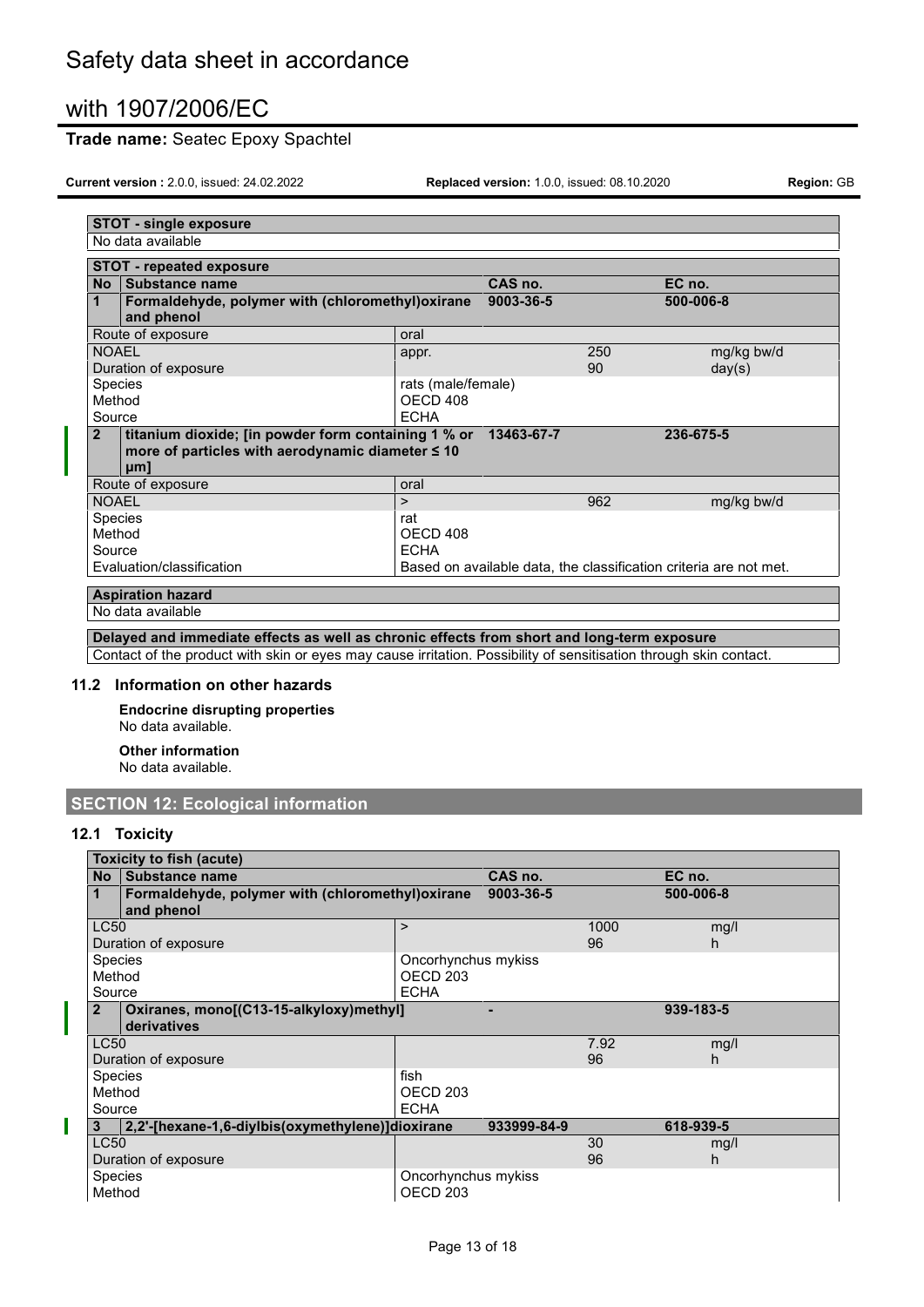П

# **Trade name:** Seatec Epoxy Spachtel

| Source                                                                                                        | <b>ECHA</b>                          |                                 |           |            |
|---------------------------------------------------------------------------------------------------------------|--------------------------------------|---------------------------------|-----------|------------|
| <b>Toxicity to fish (chronic)</b>                                                                             |                                      |                                 |           |            |
| No data available                                                                                             |                                      |                                 |           |            |
| <b>Toxicity to Daphnia (acute)</b>                                                                            |                                      |                                 |           |            |
| Substance name<br>No                                                                                          |                                      | CAS no.                         |           | EC no.     |
| Formaldehyde, polymer with (chloromethyl) oxirane<br>$\mathbf 1$<br>and phenol                                |                                      | 9003-36-5                       |           | 500-006-8  |
| <b>EL50</b>                                                                                                   | $\mathbf{r}$                         |                                 | 1000      | mg/l       |
| Duration of exposure                                                                                          |                                      |                                 | 48        | h.         |
| Species<br>Method                                                                                             | Daphnia magna<br>OECD <sub>202</sub> |                                 |           |            |
| Source                                                                                                        | <b>ECHA</b>                          |                                 |           |            |
| Oxiranes, mono[(C13-15-alkyloxy)methyl]<br>$\mathbf{2}$                                                       |                                      |                                 |           | 939-183-5  |
| derivatives                                                                                                   |                                      |                                 |           |            |
| <b>EL50</b>                                                                                                   |                                      |                                 | 7.2       | mg/l       |
| Duration of exposure                                                                                          |                                      |                                 | 48        | h.         |
| Species                                                                                                       | Daphnia magna                        |                                 |           |            |
| Method                                                                                                        | OECD <sub>202</sub>                  |                                 |           |            |
| Source<br>2,2'-[hexane-1,6-diylbis(oxymethylene)]dioxirane<br>3 <sup>1</sup>                                  | <b>ECHA</b>                          | 933999-84-9                     |           | 618-939-5  |
| <b>EC50</b>                                                                                                   |                                      |                                 | 39        | mg/l       |
| Duration of exposure                                                                                          |                                      |                                 | 48        | h.         |
| Species                                                                                                       | Daphnia magna                        |                                 |           |            |
| Method                                                                                                        | OECD <sub>202</sub>                  |                                 |           |            |
| Source                                                                                                        | <b>ECHA</b>                          |                                 |           |            |
| <b>Toxicity to Daphnia (chronic)</b>                                                                          |                                      |                                 |           |            |
| No Substance name                                                                                             |                                      | CAS no.                         |           | EC no.     |
| Formaldehyde, polymer with (chloromethyl) oxirane<br>1<br>and phenol                                          |                                      | 9003-36-5                       |           | 500-006-8  |
| <b>NOEC</b>                                                                                                   |                                      |                                 | 0.3       | mg/l       |
| Duration of exposure                                                                                          |                                      |                                 | 21        | day(s)     |
| Species                                                                                                       | Daphnia magna                        |                                 |           |            |
| Method<br>Source                                                                                              | OECD <sub>211</sub><br><b>ECHA</b>   |                                 |           |            |
|                                                                                                               |                                      |                                 |           |            |
| Toxicity to algae (acute)                                                                                     |                                      |                                 |           |            |
| No Substance name                                                                                             |                                      | CAS no.                         |           | EC no.     |
| reaction product: bisphenol-A-(epichlorhydrin)<br>1<br>epoxy resin (number average molecular weight ≤<br>700) |                                      | 25068-38-6                      |           | 500-033-5  |
| <b>EC50</b>                                                                                                   | 9.1                                  |                                 | 9.4       | mg/l       |
| Duration of exposure                                                                                          |                                      |                                 | 72        | h.         |
| Species                                                                                                       |                                      | Scenedesmus capricornutum       |           |            |
| Method                                                                                                        | EPA-660/3-75-009                     |                                 |           |            |
| Source                                                                                                        | <b>ECHA</b>                          |                                 |           |            |
| Formaldehyde, polymer with (chloromethyl)oxirane<br>2 <sup>2</sup><br>and phenol                              |                                      | 9003-36-5                       |           | 500-006-8  |
| <b>EC50</b>                                                                                                   | $\mathbf{r}$                         |                                 | 1.8       | mg/l       |
| Duration of exposure<br>Species                                                                               |                                      | Pseudokirchneriella subcapitata | 72        | h.         |
| Method                                                                                                        | OECD <sub>201</sub>                  |                                 |           |            |
| Source                                                                                                        | <b>ECHA</b>                          |                                 |           |            |
| titanium dioxide; [in powder form containing 1 % or 13463-67-7<br>$\mathbf{3}$                                |                                      |                                 |           | 236-675-5  |
| more of particles with aerodynamic diameter ≤ 10<br>µm]                                                       |                                      |                                 |           |            |
|                                                                                                               |                                      |                                 |           |            |
| <b>EC50</b><br>Duration of exposure                                                                           | $\mathbf{r}$                         |                                 | 100<br>72 | mg/l<br>h. |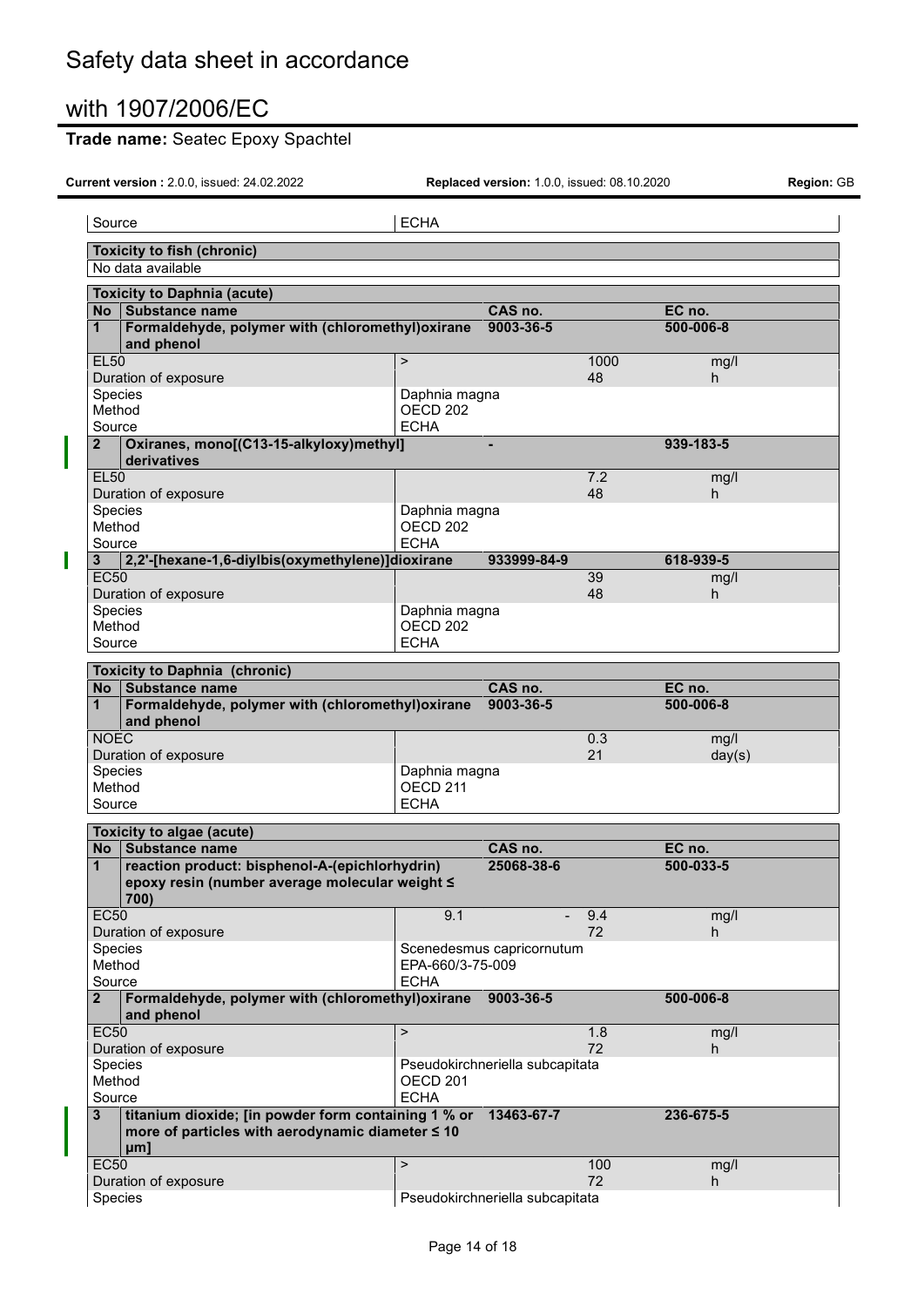# **Trade name:** Seatec Epoxy Spachtel

**Current version :** 2.0.0, issued: 24.02.2022 **Replaced version:** 1.0.0, issued: 08.10.2020 **Region:** GB

|   | Method       |                                                                                                                              | OECD <sub>201</sub> |                                 |            |           |            |
|---|--------------|------------------------------------------------------------------------------------------------------------------------------|---------------------|---------------------------------|------------|-----------|------------|
|   | Source       |                                                                                                                              | <b>ECHA</b>         |                                 |            |           |            |
| Π | 4            | 2,2'-[hexane-1,6-diylbis(oxymethylene)]dioxirane                                                                             |                     | 933999-84-9                     |            | 618-939-5 |            |
|   | <b>EC50</b>  | Duration of exposure                                                                                                         |                     |                                 | 23.1<br>72 |           | mg/l<br>h. |
|   | Species      |                                                                                                                              |                     | Pseudokirchneriella subcapitata |            |           |            |
|   | Method       |                                                                                                                              | <b>QSAR</b>         |                                 |            |           |            |
|   | Source       |                                                                                                                              | <b>ECHA</b>         |                                 |            |           |            |
|   |              | Toxicity to algae (chronic)                                                                                                  |                     |                                 |            |           |            |
|   |              | No Substance name                                                                                                            |                     | CAS no.                         |            | EC no.    |            |
|   | $\mathbf{1}$ | Oxiranes, mono[(C13-15-alkyloxy)methyl]<br>derivatives                                                                       |                     |                                 |            | 939-183-5 |            |
|   | <b>NOEC</b>  |                                                                                                                              |                     |                                 | 500        |           | mg/l       |
|   |              | Duration of exposure                                                                                                         |                     |                                 | 72         |           | h.         |
|   | Species      |                                                                                                                              |                     | Pseudokirchneriella subcapitata |            |           |            |
|   | Method       |                                                                                                                              | OECD <sub>201</sub> |                                 |            |           |            |
|   |              | <b>Bacteria toxicity</b>                                                                                                     |                     |                                 |            |           |            |
|   | No.          | Substance name                                                                                                               |                     | CAS no.                         |            | EC no.    |            |
|   | 1            | Formaldehyde, polymer with (chloromethyl)oxirane<br>and phenol                                                               |                     | 9003-36-5                       |            | 500-006-8 |            |
|   | IC50         |                                                                                                                              |                     |                                 | 100        |           | mg/l       |
|   |              | Duration of exposure                                                                                                         |                     |                                 | 3          | h.        |            |
|   | Species      |                                                                                                                              | activated sludge    |                                 |            |           |            |
|   | Source       |                                                                                                                              | <b>ECHA</b>         |                                 |            |           |            |
|   | $\mathbf{2}$ | Oxiranes, mono[(C13-15-alkyloxy)methyl]<br>derivatives                                                                       |                     |                                 |            | 939-183-5 |            |
|   | IC50         |                                                                                                                              | $\geq$              |                                 | 100        |           | mg/l       |
|   | Species      |                                                                                                                              | bacteriae           |                                 |            |           |            |
|   | Method       |                                                                                                                              | OECD <sub>209</sub> |                                 |            |           |            |
|   | Source       |                                                                                                                              | <b>ECHA</b>         |                                 |            |           |            |
|   | 3            | titanium dioxide; [in powder form containing 1 % or 13463-67-7<br>more of particles with aerodynamic diameter ≤ 10<br>$µm$ ] |                     |                                 |            | 236-675-5 |            |
|   | <b>EC50</b>  |                                                                                                                              | $\mathbf{I}$        |                                 | 1000       |           |            |
|   |              | Duration of exposure                                                                                                         |                     |                                 | 3          | h.        |            |
|   | Species      |                                                                                                                              | activated sludge    |                                 |            |           |            |
|   | Method       |                                                                                                                              | OECD <sub>209</sub> |                                 |            |           |            |
|   | Source       |                                                                                                                              | <b>ECHA</b>         |                                 |            |           |            |

# **12.2 Persistence and degradability**

|              | <b>Biodegradability</b>                           |                               |                                |           |
|--------------|---------------------------------------------------|-------------------------------|--------------------------------|-----------|
| <b>No</b>    | Substance name                                    |                               | CAS no.                        | EC no.    |
|              | reaction product: bisphenol-A-(epichlorhydrin)    |                               | 25068-38-6                     | 500-033-5 |
|              | epoxy resin (number average molecular weight ≤    |                               |                                |           |
|              | 700)                                              |                               |                                |           |
| <b>Type</b>  |                                                   | aerobic biodegradation        |                                |           |
| Method       |                                                   | <b>OECD 301 F</b>             |                                |           |
| Source       |                                                   | <b>ECHA</b>                   |                                |           |
|              | Evaluation                                        | Readily eliminable from water |                                |           |
| $\mathbf{2}$ | Formaldehyde, polymer with (chloromethyl) oxirane |                               | 9003-36-5                      | 500-006-8 |
|              | and phenol                                        |                               |                                |           |
| <b>Type</b>  |                                                   | aerobic biodegradation        |                                |           |
| Value        |                                                   | appr.                         | 0                              | $\%$      |
|              | Duration                                          |                               | 28                             | day(s)    |
| Method       |                                                   |                               | Closed Bottle Test (OECD 301D) |           |
| Source       |                                                   | <b>ECHA</b>                   |                                |           |
|              | Evaluation                                        | not readily biodegradable     |                                |           |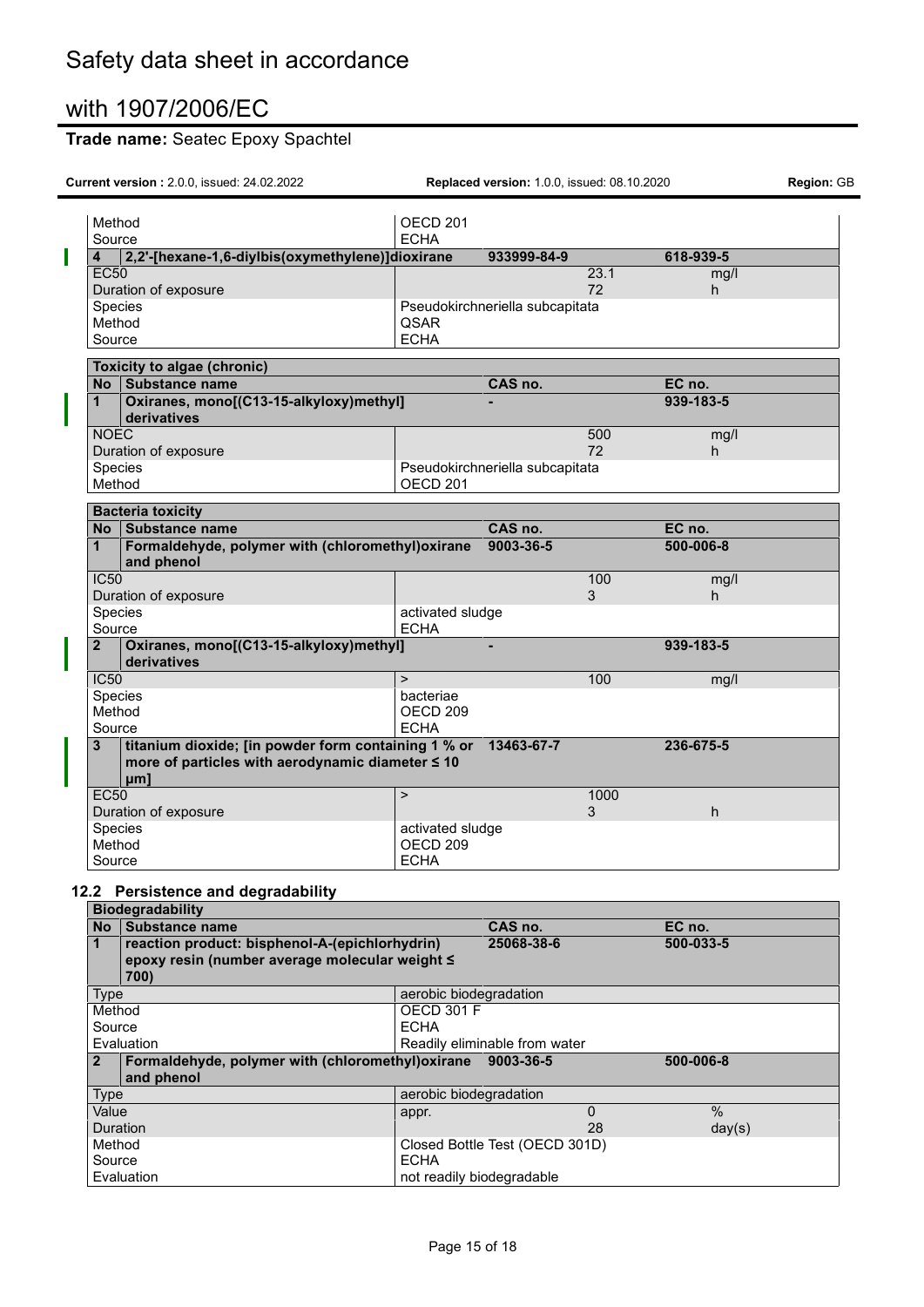### **Trade name:** Seatec Epoxy Spachtel

**Current version :** 2.0.0, issued: 24.02.2022 **Replaced version:** 1.0.0, issued: 08.10.2020 **Region:** GB

### **12.3 Bioaccumulative potential**

| <b>Bioconcentration factor (BCF)</b> |                                                                 |                 |            |     |             |
|--------------------------------------|-----------------------------------------------------------------|-----------------|------------|-----|-------------|
| <b>No</b>                            | <b>Substance name</b>                                           |                 | CAS no.    |     | EC no.      |
| 1                                    | Formaldehyde, polymer with (chloromethyl) oxirane<br>and phenol |                 | 9003-36-5  |     | 500-006-8   |
| <b>BCF</b>                           |                                                                 |                 |            | 150 |             |
| Method                               |                                                                 | <b>QSAR</b>     |            |     |             |
| Source                               |                                                                 | <b>ECHA</b>     |            |     |             |
|                                      | Partition coefficient n-octanol/water (log value)               |                 |            |     |             |
| <b>No</b>                            | <b>Substance name</b>                                           |                 | CAS no.    |     | EC no.      |
| 1                                    | reaction product: bisphenol-A-(epichlorhydrin)                  |                 | 25068-38-6 |     | 500-033-5   |
|                                      | epoxy resin (number average molecular weight ≤                  |                 |            |     |             |
|                                      | 700)                                                            |                 |            |     |             |
| log Pow                              |                                                                 | appr.           |            | 3   |             |
|                                      | Reference temperature                                           |                 |            | 25  | $^{\circ}C$ |
|                                      | with reference to                                               | pH <sub>7</sub> |            |     |             |
| Method                               |                                                                 | OECD 117        |            |     |             |
| Source                               |                                                                 | <b>ECHA</b>     |            |     |             |
| 2 <sup>1</sup>                       | Oxiranes, mono[(C13-15-alkyloxy)methyl]<br>derivatives          |                 |            |     | 939-183-5   |
| log Pow                              |                                                                 | $\geq$          |            | 6.5 |             |
| Source                               |                                                                 | <b>ECHA</b>     |            |     |             |

#### **12.4 Mobility in soil**

No data available.

- **12.5 Results of PBT and vPvB assessment** No data available.
- **12.6 Endocrine disrupting properties** No data available.

# **12.7 Other adverse effects**

No data available.

### **12.8 Other information**

#### **Other information**

Do not discharge product unmonitored into the environment.

#### **SECTION 13: Disposal considerations**

#### **13.1 Waste treatment methods**

#### **Product**

Allocation of a waste code number, according to the European Waste Catalogue, should be carried out in agreement with the regional waste disposal company.

#### **Packaging**

Residues must be removed from packaging and when emptied completely disposed of in accordance with the regulations for waste removal. Incompletely emptied packaging must be disposed of in the form of disposal specified by the regional disposer.

#### **SECTION 14: Transport information**

### **14.1 Transport ADR/RID/ADN**

| Class                     | 9                                                   |
|---------------------------|-----------------------------------------------------|
| Classification code       | M6                                                  |
| Packing group             | Ш                                                   |
| Hazard identification no. | 90                                                  |
| UN number                 | UN3082                                              |
| Proper shipping name      | ENVIRONMENTALLY HAZARDOUS SUBSTANCE, LIQUID, N.O.S. |
|                           |                                                     |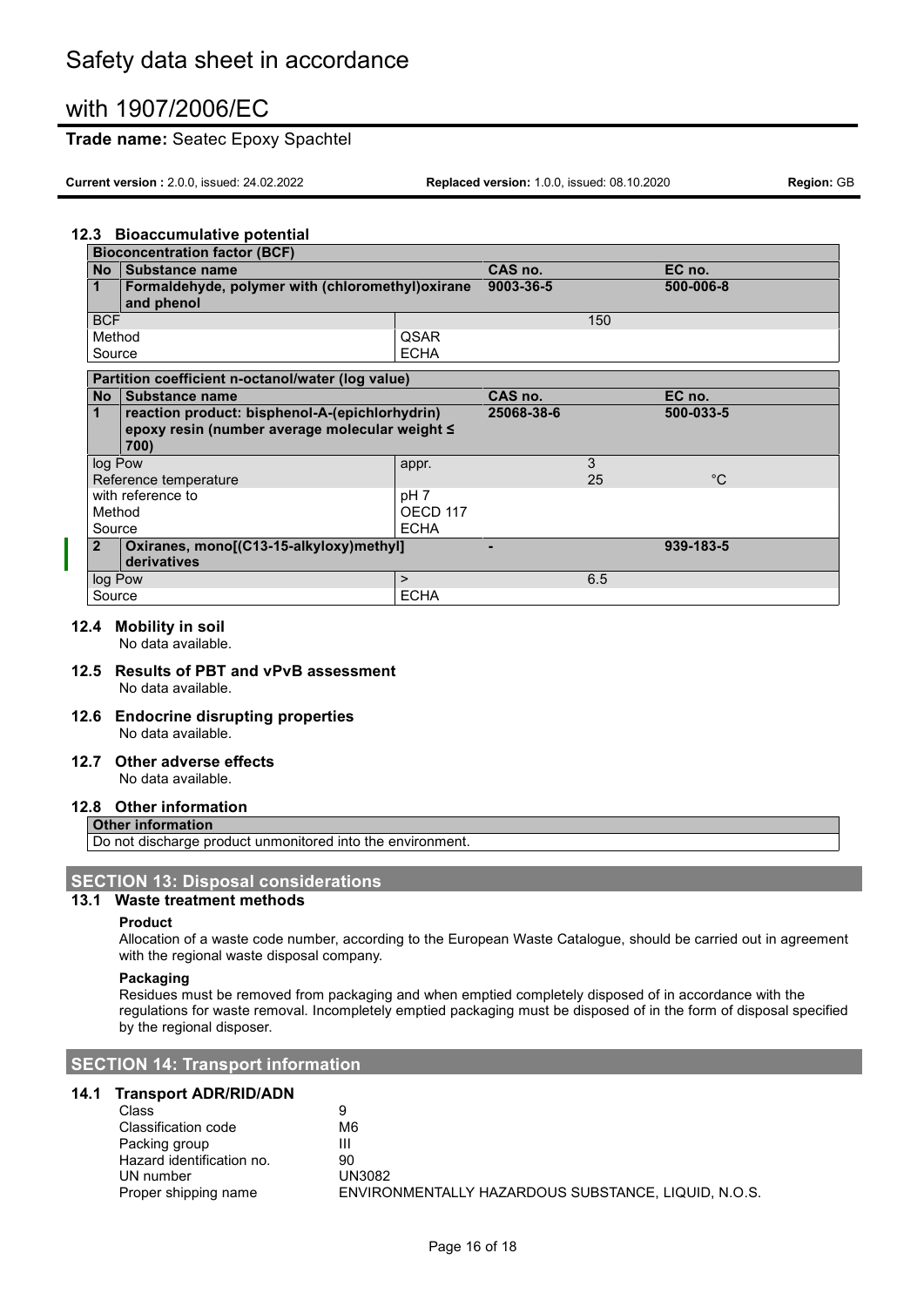## **Trade name:** Seatec Epoxy Spachtel

|                                                                                                                              | Current version: 2.0.0, issued: 24.02.2022                                                                                                                               | Replaced version: 1.0.0, issued: 08.10.2020                                                                                                                                                                                                                                                                                                                                                                               | Region: GB |  |
|------------------------------------------------------------------------------------------------------------------------------|--------------------------------------------------------------------------------------------------------------------------------------------------------------------------|---------------------------------------------------------------------------------------------------------------------------------------------------------------------------------------------------------------------------------------------------------------------------------------------------------------------------------------------------------------------------------------------------------------------------|------------|--|
|                                                                                                                              | <b>Technical name</b><br>Tunnel restriction code<br>Label<br>Environmentally hazardous<br>substance mark                                                                 | reaction product: bisphenol-A-(epichlorhydrin) epoxy resin (number average<br>molecular weight $\leq 700$ )<br>9<br>Symbol "fish and tree"                                                                                                                                                                                                                                                                                |            |  |
|                                                                                                                              | 14.2 Transport IMDG<br>Class<br>Packing group<br>UN number<br>Proper shipping name<br>Technical name<br>EmS<br>Label<br>Marine pollutant mark                            | 9<br>Ш<br><b>UN3082</b><br>ENVIRONMENTALLY HAZARDOUS SUBSTANCE, LIQUID, N.O.S.<br>reaction product: bisphenol-A-(epichlorhydrin) epoxy resin (number average<br>molecular weight $\leq 700$ )<br>F-A, S-F<br>9<br>Symbol "fish and tree"                                                                                                                                                                                  |            |  |
| 14.3                                                                                                                         | <b>Transport ICAO-TI / IATA</b><br>Class<br>Packing group<br>UN number<br>Proper shipping name<br>Technical name<br>Label<br>Environmentally hazardous<br>substance mark | 9<br>III<br><b>UN3082</b><br>Environmentally hazardous substance, liquid, n.o.s.<br>reaction product: bisphenol-A-(epichlorhydrin) epoxy resin (number average<br>molecular weight $\leq 700$ )<br>Symbol "fish and tree"                                                                                                                                                                                                 |            |  |
|                                                                                                                              | 14.4 Other information<br>No data available.                                                                                                                             |                                                                                                                                                                                                                                                                                                                                                                                                                           |            |  |
| 14.5                                                                                                                         | <b>Environmental hazards</b><br>Information on environmental hazards, if relevant, please see 14.1 - 14.3.                                                               |                                                                                                                                                                                                                                                                                                                                                                                                                           |            |  |
|                                                                                                                              | 14.6 Special precautions for user<br>No data available.                                                                                                                  |                                                                                                                                                                                                                                                                                                                                                                                                                           |            |  |
| 14.7                                                                                                                         | Maritime transport in bulk according to IMO instruments<br>Not relevant                                                                                                  |                                                                                                                                                                                                                                                                                                                                                                                                                           |            |  |
|                                                                                                                              | <b>SECTION 15: Regulatory information</b>                                                                                                                                |                                                                                                                                                                                                                                                                                                                                                                                                                           |            |  |
| 15.1 Safety, health and environmental regulations/legislation specific for the substance or mixture<br><b>EU</b> regulations |                                                                                                                                                                          |                                                                                                                                                                                                                                                                                                                                                                                                                           |            |  |
|                                                                                                                              | (EC) 1907/2006.                                                                                                                                                          | Regulation (EC) No 1907/2006 (REACH) Annex XIV (List of substances subject to authorisation)<br>According to the data available and/or specifications supplied by upstream suppliers, this product does not contain<br>any substances considered as substances requiring authorisation as listed on Annex XIV of the REACH regulation<br>REACH candidate list of substances of very high concern (SVHC) for authorisation |            |  |

According to available data and the information provided by preliminary suppliers, the product does not contain substances that are considered substances meeting the criteria for inclusion in annex XIV (List of Substances Subject to Authorisation) as laid down in Article 57 and article 59 of REACH (EC) 1907/2006.

| Regulation (EC) No 1907/2006 (REACH) Annex XVII: RESTRICTIONS ON THE MANUFACTURE, PLACING ON<br>THE MARKET AND USE OF CERTAIN DANGEROUS SUBSTANCES, MIXTURES AND ARTICLES |                 |  |  |  |
|---------------------------------------------------------------------------------------------------------------------------------------------------------------------------|-----------------|--|--|--|
| The product is considered being subject to REACH regulation (EC) 1907/2006 annex<br>XVII.                                                                                 | No <sub>3</sub> |  |  |  |

**Directive 2012/18/EU on the control of major-accident hazards involving dangerous substances**